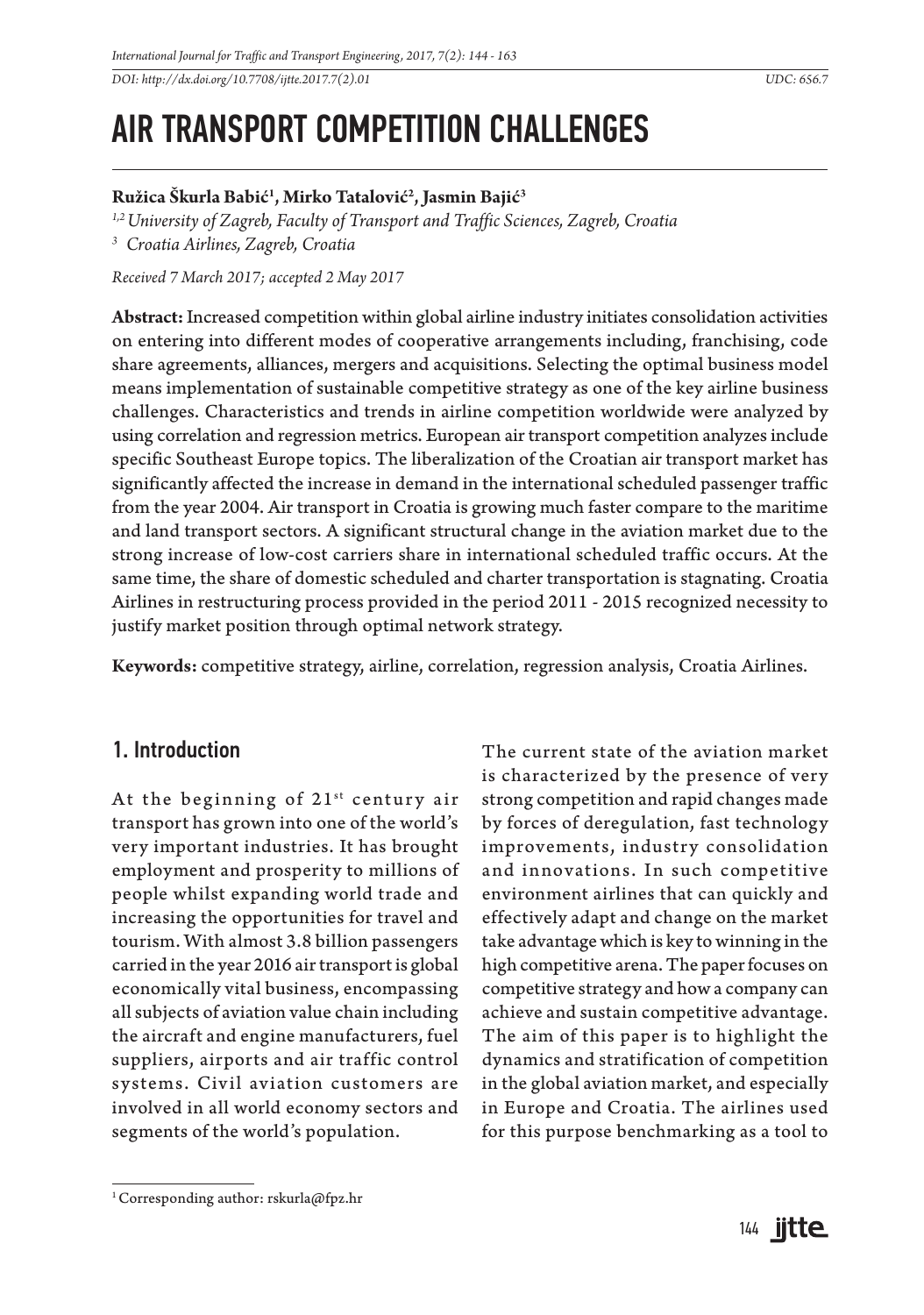support continuous improvement in order to recognize the shortcomings and advantages over the competition.

# 2. Sustainable Competitive Strategy

From the investors perspective creation and implementation of sustainable competitive strategy is one of the key airline business challenges. According to International Civil Aviation Organization (ICAO) the changing structure of the airline industry will promote cost reduction, better services and traffic growth. The structure of the airline industry will continue to change in three ways (ICAO, 2013):

- Through corporate mergers and acquisition;
- Through divestitures, outsourcing and spin-offs; and
- Through strategic alliances.

Authors and researchers often emphasize cyclical nature of the airline industry, and the fact that the industry as a whole has generally performed poorly when it comes to the profitability level (Baroux, 2013; Clark, 2010; Doganis, 2010; Pilarski, 2007; Tatalović et al., 2012b). Although some airlines have been consistently profitable, airline industry is perceived as being too risky and many investors are now reluctant to direct funds into the airline industry (ICAO, 2013). Therefore, it is important to recognize four main benefits of increased effective competition within the industry (Whish and Bailey, 2012):

- Competition promotes allocative and productive efficiency;
- Competition leads to lower prices for consumers;
- Competition stimulate innovation in order to have better product and win business;
- Competition allows consumers to have a choice of the products they are willing to buy.

All activities are necessary since the aviation industry is highly competitive and price driven, services offered by the air transport industry are very attractive, such that demand can remain resilient even during economic downturns (Palling et al., 2014). In 2011 International Air Transport Association (IATA) worked with Harvard's Professor Michael Porter to look at well-known 5-forces model which include rivalry among existing competitors, the threat of new entrants, the threat of substitute products, the bargaining power of customers and the bargaining power of suppliers. He concluded that there were few industries where the "5-forces" were as strong as in the airline industry. It should be noted that level of power is dominantly high but is also medium and rising characteristics as follows (Pearce, 2013):

- The bargaining power of suppliers is **high**, with powerful labor unions e specially at hub operations, concentrated oligopolies in aircraft and engine manufacturing, local monopolies at airports and increasing concentration in the supply of services;
- The bargaining power of the global distribution systems (GDS) is **very high**, since each of the major GDSs is insulated from competition by their market power;
- Buyer bargaining power is also **high**, largely because of the perceived commoditization of air travel and low switching costs;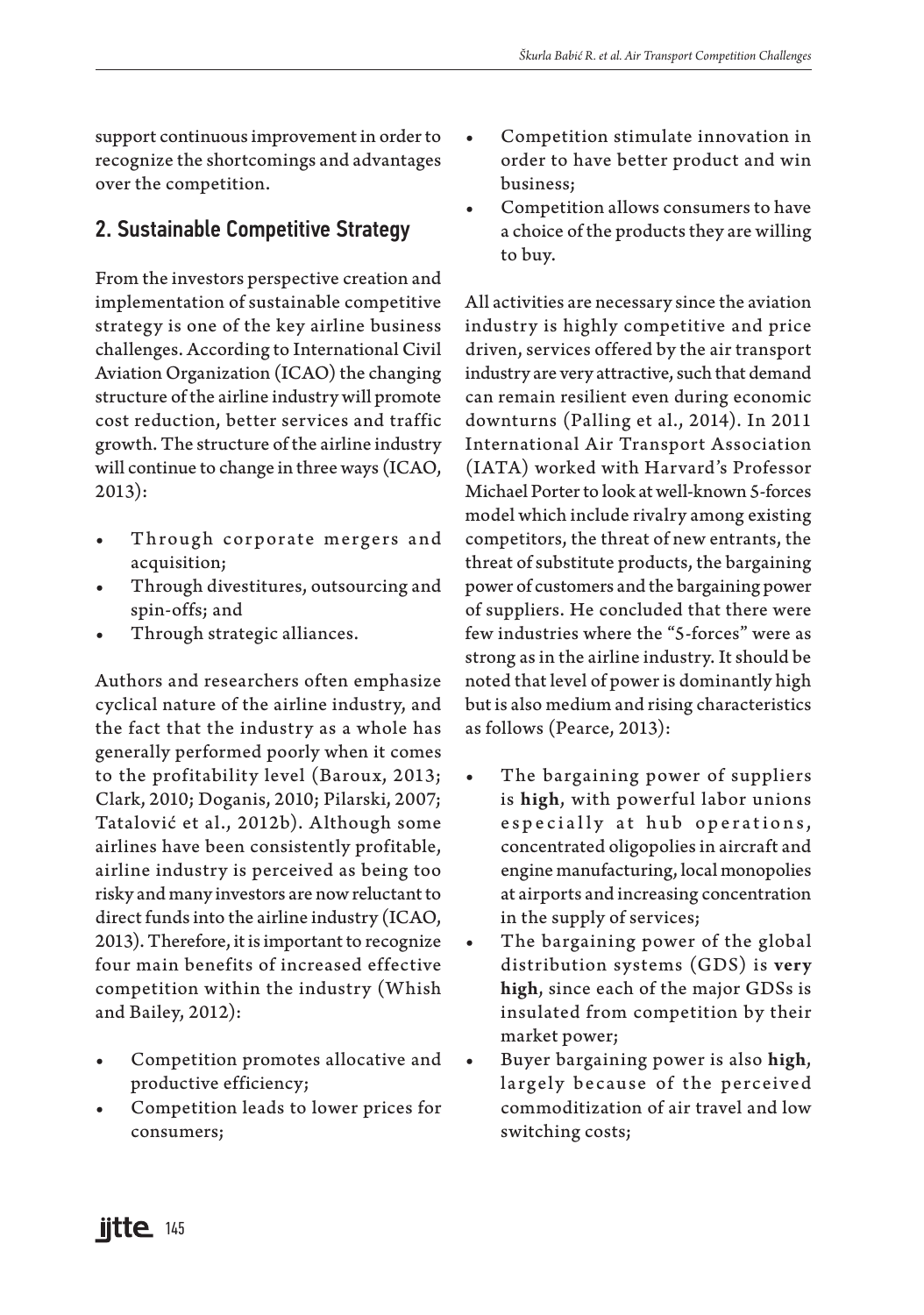- The threat of substitute services is **medium and rising**, with improving technology for web-conferencing and competition from high speed rail on short haul markets;
- The threat of new entrants is **high**, with easy entry into many markets, easy access to distribution channels and limited incumbency advantages;
- Rivalry among existing competitors is **high**, partly because of the economics (high sunk costs per aircraft, low marginal cost per passenger, perishable product, and limited economies of scale) but also because of government constraints restricting consolidation through exit or cross border merger. Also because indirect distribution channels currently encourage commoditization and competition on price and schedule alone.

Most companies present in the market perceived as a threat to competitors. By focusing on gaining a larger market share as compared to them and to prevent their entry into the market, they are treated as enemies. However, although competitors are certainly a threat, a healthy competitive environment in air transport may strengthen rather than weaken the competitive position of the airlines (Porter, 2007). Low cost and innovative product differentiation according (Abeyratne, 2016) are two key drivers of competitive strategy that ensure a competitive edge and position among others in the industry. Competition stimulates future market development. But, airlines have to find optimal way how to fight and how to attack competitors. The airline is abandoning the individual market segments in the following cases (Porter, 2007):

- Acquire too small number of advantages in comparison to other segments;
- Change the overall strategy of services;
- Structural segment unattractiveness segment (e.g., charter);
- Potential sales and growth restrictions;
- Limitation of blocking a competitor (Croatia Airlines limited the number of announced Turkish Airlines frequencies during the winter flight schedule (2011/2012) due to limited demand, based on bilateral air transport agreements between the Turkey and Croatia).

However, author McGrath in her book "The End of Competitive Advantage" highlights that businesses are competing in increasingly volatile and uncertain global situations. That suggests that *"stability, not change, is the state that is most dangerous in dynamic competitive environments"* (McGrath, 2013), and argues "*that the end of competitive advantage means that the assumptions that underpin much of what we used to believe about running organizations are deeply flawed"* (McGrath, 2013). Besides, (Truxsal, 2013) emphasizes that the "*United States and European approaches to market regulation and workable competition are divergent. American firms are permitted to compete aggressively, whereas European firms are expected to maintain competition on certain relevant markets and generally to deal with rivals. Although a firm in position of dominance in a market seems unimportant for either system of market regulation, firm's distorting of competition through any prohibited behaviors will constitute a breach under EU law but not necessarily under US law"*.

Besides, author (Taneja, 2016b) particularly emphasizes the importance of e-Commerce digital system, along with a digital hub-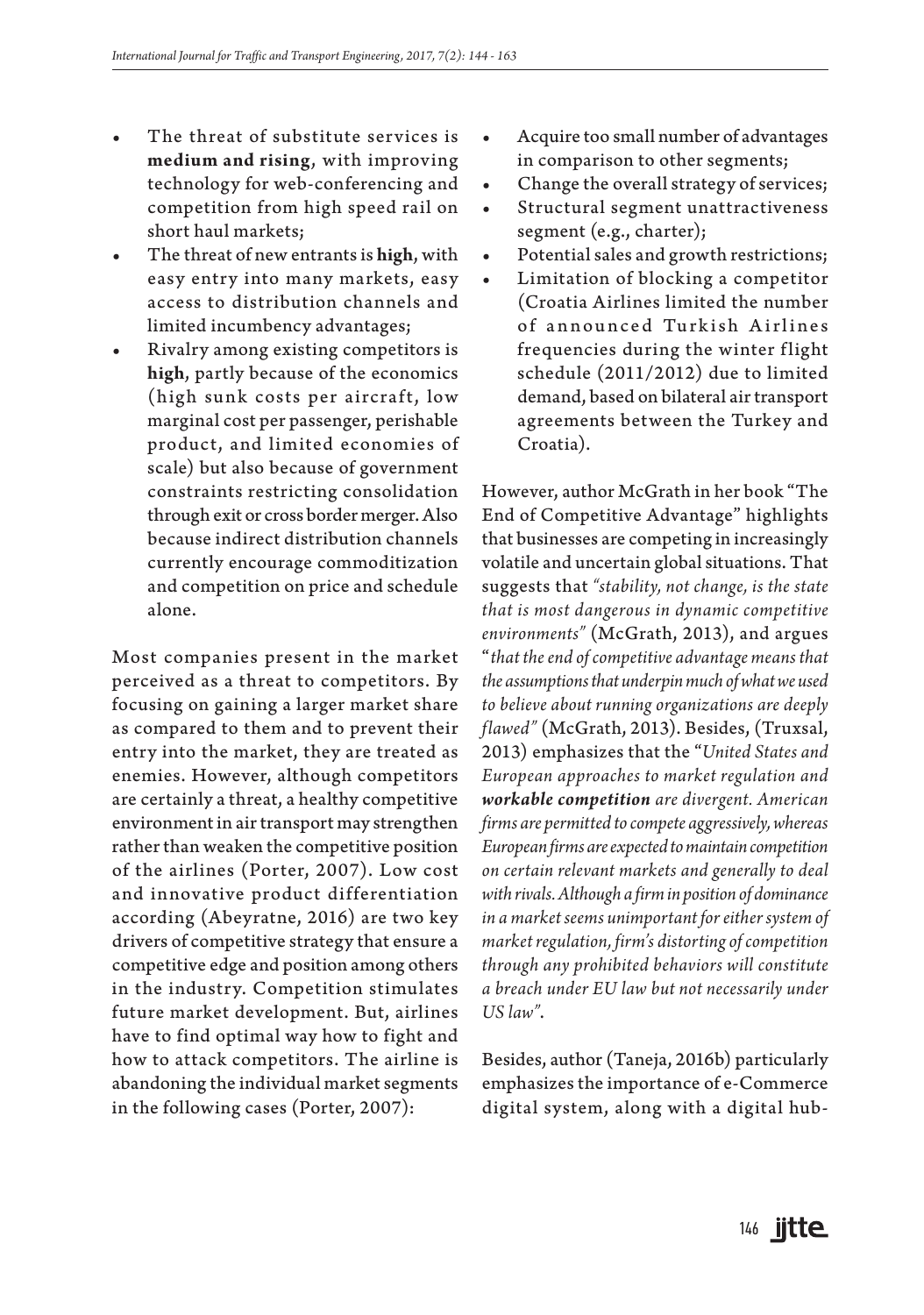and-spoke system, which supports a tightly integrated marketing capability that will enable an airline to react quickly and effectively according to customer needs in real time. E-Commerce strategy means much more intensive use social network platforms i.e. Facebook, Twitter, You Tube, Google+, LinkedIn, Instagram, etc. Leading active airlines on Facebook are Qatar (10.4 millions), KLM (9.9 millions), Turkish Airlines, Air France, Southwest, etc. On Twitter leading airlines are KLM, JetBlue, Southwest, Air Asia, Philippine Airlines and American Airlines. The most popular airlines on Google+ are KLM, Emirates, Virgin America, British Airways, Delta and Turkish Airlines (Henke, 2016). In that context *"Big Data"* technologies as a resource and a tool allows airlines personalized approach to customer relations management processes (Mayer-Shonberger and Cukier, 2014).

As well as airlines aircraft and engine manufacturers must contribute to increasing of competition power introducing environmental requirements and impacts that can be define as (Palling et al., 2014):

- Investing in research to design more fuel efficient and environmentally friendly aircraft;
- Managing and optimizing their supply chain;
- Managing, optimizing and innovating the manufacturing process;
- Optimizing aircraft operations and maintenance cycles;
- Inventing new best practices for recycling end-of-life aircraft.

When it comes to airline competition, it should be borne in mind that the forms of competition in the market multilayer include:

- Airlines within the same alliance and code share partners (at the same time competitors);
- Airlines of other alliances;
- Other "*Full Service Network Carriers*" (FSNC);
- Low cost carriers (LCC);
- Charter carriers;
- Inland transport modes.

All these forms of competition are in parallel and continuous progress, increasing the importance of quality business adjustments. Many leading airlines were faced with the failure of the business problems of survival and growth in a changing market environment (Swissair, Sabena, United, American Airlines, Delta, SAS, Air France, etc.). *Such companies are victims of their own success. They've been so successful and they assume they've found the winning formulas, but these same formulas become rigid and no longer work when the market changes significantly* (Sull, 2005)*.*  Same mistakes made also smaller European airlines like Spanair, Sky Europe, Sterling, Cimber Sterling, Malev, Estonian, Czech Airlines, Air Malta, Cyprus, etc. Together with the speed of market changes airlines need to focus on their business model which is driven by (Whyte and Lohmann, 2017): low cost carriers market share increase, reducing dominantly non-fuel costs, more and more restrictive state aid regulations, y ields decrease, product changes and innovations etc.

# 3. Characteristics and Trends in Airline Competition Worldwide

Some 1,400 airlines around the world operate a total fleet of over 26,000 aircraft. They serve 3,880 airports (41,788 airfields) through a route network of several million k ilometers managed by about 173 air

**iitte** 147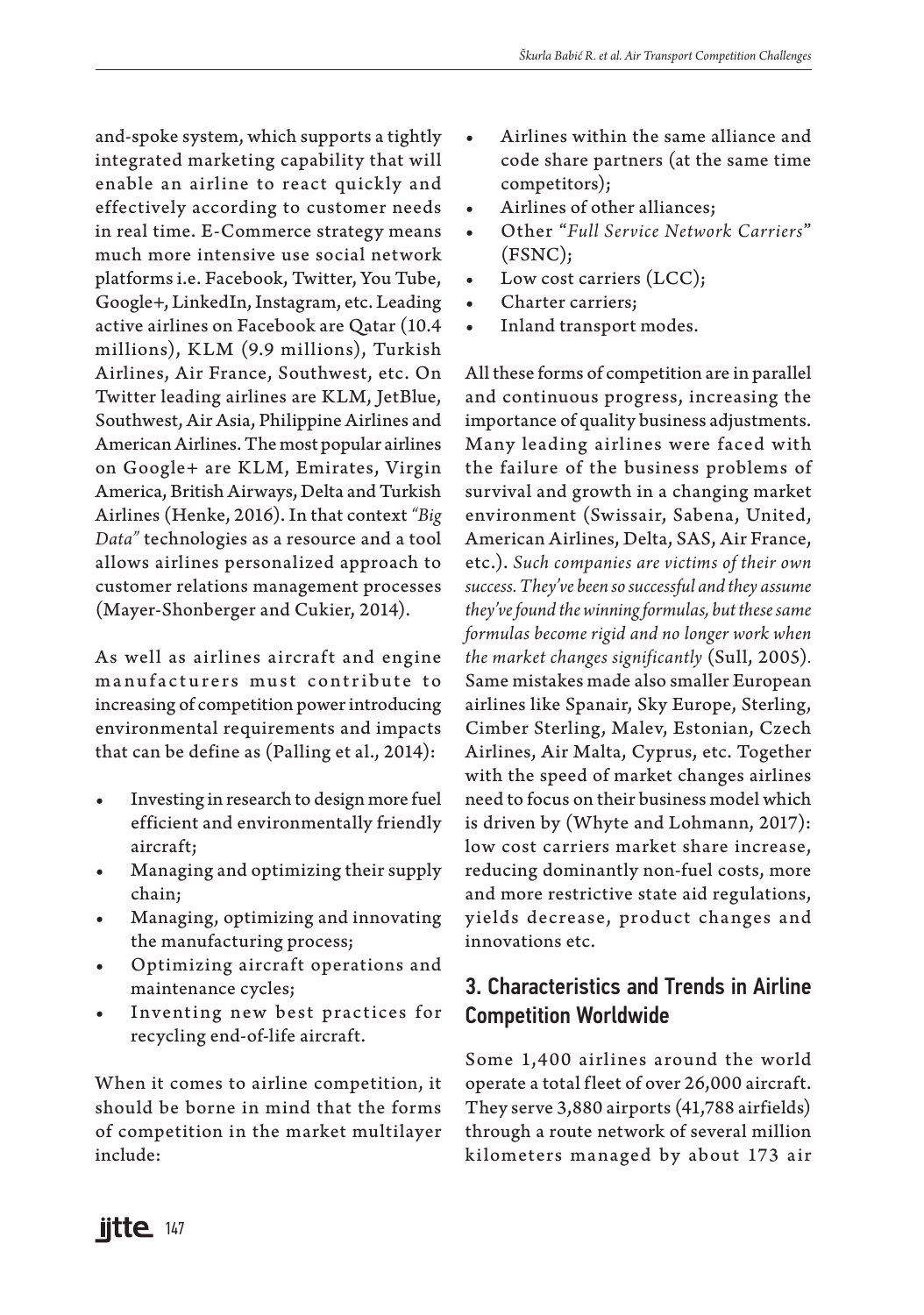navigation service providers. (ATAG, 2016). The air transport industry generates a total of 62.7 million jobs globally, through direct, indirect, induced and catalytic impacts. Direct jobs represent 9.9 million employees. Indirect jobs represent 11.2 million employees through purchases of goods and services in its supply chain. Induced jobs represent 5.2 million through spending by industry employees. Jobs through air transport's catalytic impact on tourism represent 36.3 million people. Aviation's global economic impact (direct, indirect, induced and catalytic) is estimated at USD 2,700 billion, equivalent to 3.5% of world Gross Domestic Product - GDP (ATAG, 2016).

Performance indicators can be considered from different points of view which are: operational, technical / technological, institutional, environmental, economic and social (Janjic, 2007). They are all exposed to different levels of competition. Air transport cyclical downturns have almost always been linked to economic cycles. At the same time airline industry has also been affected by other significant factors, most notably several oil crises, Gulf war crisis and Asian crisis. In the new century it was followed by September 11<sup>th</sup> 2001 terrorist attacks in USA and SARS (Severe Acute Respiratory Syndrome) epidemic in Asia during the year 2003 which had tremendously negative impact on the airline profitability (Table 1).

#### **Table 1**

*Selected Airline Performance Indicators 2000-2015* 

| Worldwide airline industry             | 2000  | 2001    | 2002    | 2003    | 2004    | 2005           | 2006  | 2007  | 2008           | 2009    | 2010  | 2011  | 2012  | 2013  | 2014  | 2015  | AAGR* |
|----------------------------------------|-------|---------|---------|---------|---------|----------------|-------|-------|----------------|---------|-------|-------|-------|-------|-------|-------|-------|
| <b>REVENUES, \$ billion</b>            | 329   | 307     | 306     | 322     | 379     | 413            | 465   | 510   | 570            | 476     | 564   | 642   | 706   | 720   | 751   | 718   | 5.3%  |
| Passenger, \$ billion                  | 256   | 239     | 238     | 249     | 294     | 323            | 365   | 399   | 444            | 374     | 445   | 512   | 531   | 539   | 539   | 518   | 4.8%  |
| Cargo, \$ billion                      | 40    | 39      | 38      | 40      | 47      | 47.9           | 53.2  | 58.8  | 62.6           | 48.4    | 66.1  | 66.9  | 63.5  | 60.7  | 62.5  | 52.8  | 1.9%  |
| Sched passenger numbers, millions      | 1.672 | 640     | .665    | .764    | .975    | 139            | 2.258 | 2.456 | 2.493          | 2.483   | 2,700 | 2.864 | 2.999 | 3.152 | 3.328 | 3.568 | 5.2%  |
| Freight tonnes, millions               | 30.4  | 28.8    | 31.4    | 33.5    | 36.2    | 40.8           | 43.4  | 45.4  | 45             |         | 49.   | 49.3  | 48.8  | 49.5  | 51.5  | 52.2  | 3.7%  |
| World economic growth, %               | 4.7   | 2.2     | 2.7     | 2.8     | 4.0     | 3.5            | 4.0   | 4.0   | 1.5            | $-2.0$  | 4.1   | 2.9   | 2.4   | 2.5   | 2.7   | 2.6   |       |
| <b>EXPENSES, \$ billion</b>            | 318   | 319     | 311     | 323     | 376     | 409            | 450   | 490   | 571            | 474     | 536   | 623   | 687   | 695   | 716   | 659   | 5.0%  |
| Fuel. \$ billion                       | 46    | 43      | 40      | 44      | 65      | Q <sub>1</sub> | 127   | 146   | 203            | 134     | 151   | 191   | 228   | 231   | 224   | 180   | 9.5%  |
| Crude oil price, Brent, \$/b           | 28.8  | 247     | 25.1    | 28.8    | 38.3    | 54.5           | 65.1  | 73.0  | 99.0           | 62.0    | 79.4  | 1112  | - 11  | 108.8 | 99.9  | 53.9  | 4.3%  |
| Flights, million                       | 21.0  | 21.5    | 20.0    | 215     | 23.8    | 24.9           | 25.5  | 26.7  | 26.5           | 25.9    | 27.8  | 30.1  | 31.2  | 32.0  | 33.0  | 34.8  | 3.4%  |
| Break-even weight load factor, %       | 60.8  | 61.3    | 63.2    | 62.3    | 60.9    | 61.2           | 60.7  | 60.3  | 62.2           | 61.8    | 63.5  | 64.1  | 64.7  | 64.5  | 63.9  | 61.3  | 0.1%  |
| Weight load factor achieved, (WLF) %   | 61.5  | 59.0    | 60.9    | 60.8    | 61.5    | 61.8           | 62.7  | 62.7  | 62.1           | 62.0    | 66.8  | 66.1  | 66.4  | 66.8  | 67.0  | 66.9  | 0.6%  |
| Passenger load factor achieed, (PLF) % | 71    | 69      | 71      |         | 73.5    | 75.0           | 76.1  | 77.1  | 76.1           | 76.2    | 78.7  | 78.5  | 79.4  | 79.7  | 79.9  | 80.4  | 0.8%  |
| <b>OPERATING PROFIT, S billion</b>     | 10.7  | $-11.8$ | $-4.8$  | $-1.4$  | 3.3     | 4.4            | 15.0  | 19.9  | $-1.1$         | 1.9     | 27.6  | 19.8  | 18.4  | 25.3  | 35.1  | 59.5  |       |
| % margin                               | 3.3   | $-3.8$  | $-1.6$  | $-0.4$  | 0.9     | 1.1            | 3.2   | 3.9   | $-0.2$         | 0.4     | 4.9   | 3.1   | 2.6   | 3.5   | 4.7   | 8.3   |       |
| <b>NET PROFIT, \$ billion</b>          | 3.7   | 30      | $-11.3$ | $-7.5$  | $-5.6$  | $-4.1$         | 5.0   | 14.7  | $-26.1$        | $-4.6$  | 17.3  | 8.3   | 9.2   | 10.7  | 13.7  | 35.3  |       |
| $%$ margin                             |       | $-42$   | $-3.7$  | $-23$   | $-1.5$  | $-1.0$         |       | 2.9   | -46            | $-1.0$  | 3.1   | 1.3   | 1.3   | 15    | 1.8   | 4.9   |       |
| per departing passenger, \$            | 2.21  | $-7.93$ | $-6.79$ | $-4.25$ | $-2.82$ | .92            | 2.21  |       | $5.98 - 10.47$ | $-1.85$ | 6.41  | 2.90  | 3.07  | 3.40  | 4.12  | 9.89  |       |
| <b>RETURN ON INVESTED CAPITAL. %</b>   | 5.0   | 0.2     |         |         | 2.9     | 3.3            | 4.7   | 5.7   | 1.3            | 1.9     | 6.2   | 4.7   | 4.6   | 4.8   | 5.9   | 9.3   |       |

AAGR\* - Annual Average Growth Rate

*Source: According IATA (2014, 2016) prepared and modified by authors.*

First decade of a 21st century (2000-2009) saw huge amount of net losses with seven negative financial years and only three positive annual achievements. In spite of average annual economic growth rate of 2.7%, it is fact that growth rate of expenses (4.5%) was faster compared to growth rates of revenues (4.2%) which generated net loss of 48.8 billion USD. But from the year 2010 airlines recovered generating to the

year 2015 net profit of 94.5 billion USD, dominantly due to achieved WLF higher of 66% and PLF higher of 78%. At the same time labor productivity for the whole period 2000-2015 increased with average annual growth rate of 3.9%. Best business year is 2015 with net profit 35.3 billion USD and the worst business year was 2008 with net losses of 26.1 billion USD due to high jet fuel prices and global economic crisis. In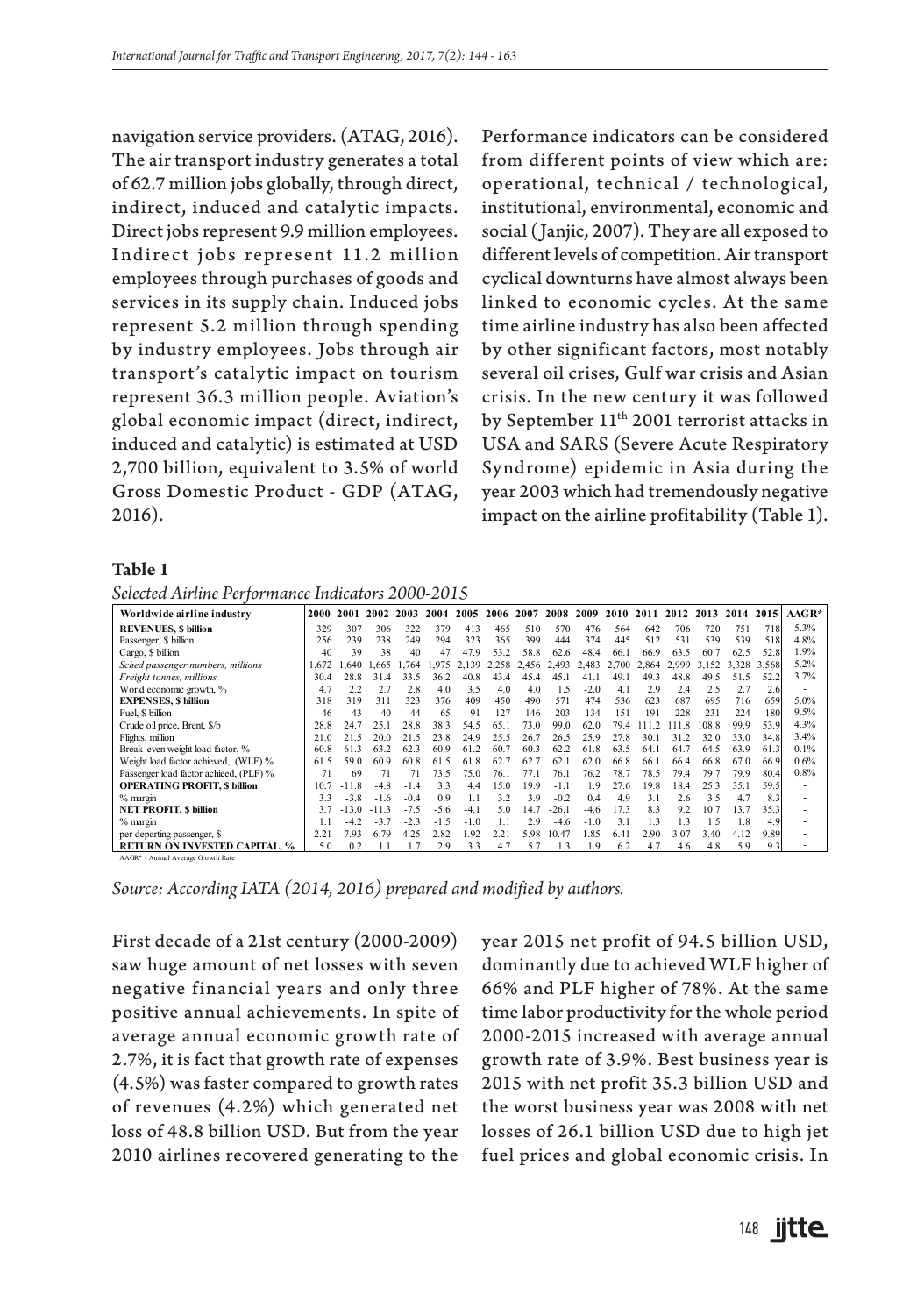whole period 2000-2015 airline industry generated net profit of 45.7 billion USD which looks healthy but achieved net profit margin was only 0.6%. Interesting fact is that net profit per departing passenger is only 1.17 USD, equivalent to only one espresso coffee in Croatia (limited number of coffee shops). That leads to the serious question: Does it make sense to fight on the aviation market? Overall financial results would be worst without government capital injections and aids like United States 15 billion USD package consisting of a 5 billion USD cash payment to the industry and 10 billion USD in guaranteed loans plus 3 billion USD in security costs not included in the cash grant or loans (Dizikes and Valenti, 2001).

The biggest contributions to evolving air competition worldwide according to (Taneja, 2017) are:

- 1. Ex pansion of Persian Gulf FSNC airlines so called *Super Connectors* (Turkish, Emirates, Qatar, Etihad) with impressive examples of Emirates connecting in year 2005 ten airports in Africa with 23 airports in the Asia-Pacific region progressing to 20 African airports with 40 markets in the Asia-Pacific in the year 2015; Cost structure of Emirates (US cents per available seat kilometres) is more favorable i.e. lower unit cost compared to British Airways and Virgin Atlantic despite the higher average stage length of Virgin (Taneja, 2016a).
- 2. Expansion of the LCC visible from the fact that LCC started to offer scheduled service in intercontinental market (Air Asia X, Air Berlin, Cebu Pacific, Icelandair, Flynas, Jetstar, Norwegian).

E-Commerce significantly contributes to airline ancillary revenue level and importance. In the year 2015 ancillary revenue was realized on the level of 59.2 billion USD (8.2 percent of total airline) revenues (IdeaWorksCompany, 2016b). Top ten carriers worldwide achieved more than billion USD of ancillary revenue leading by United (6.2 billion USD) followed by American (4.7 billion USD) and Delta (3.8 million USD). Using criteria ancillary revenue as a percent of total revenue leading airlines are LCCs Spirit (43.4 percent), Allegiant (37.6 percent) and Wizz Air with share of 36.4 percent (IdeaWorksCompany, 2016a).

In an attempt to answer on causes and consequences of the airline competition one of the most interesting items is the correlation between natural and economic productivity measures. A simple linear correlation coefficient is a numeric expression by which rate and direction of two phenomenon link, which are in linear statistical relation, is measured. Pearson correlation coefficient "*r"* is a measure of the linear correlation of two variables as it is shown in eq. 1 (Black, 2010):

$$
r = \frac{\Sigma(x-\bar{x})(y-\bar{y})}{\sqrt{\Sigma(x-\bar{x})^2\Sigma(y-\bar{y})^2}} = \frac{\Sigma xy - \frac{(\Sigma x\Sigma y)}{n}}{\sqrt{\left[\Sigma x^2 - \frac{(\Sigma x)^2}{n}\right] \left[\Sigma y^2 - \frac{(\Sigma y)^2}{n}\right]}}\tag{1}
$$

Specifically, the correlation analysis for the period 1991 – 2015 (from the year 1991 Croatia Airlines was starting operation) identifies a strong correlation of natural productivity indicators, i.e. weight load factor and tone kilometers (RTK) per employee (0.898), regarding the revenue level (WLF – revenues 0.946, RTK per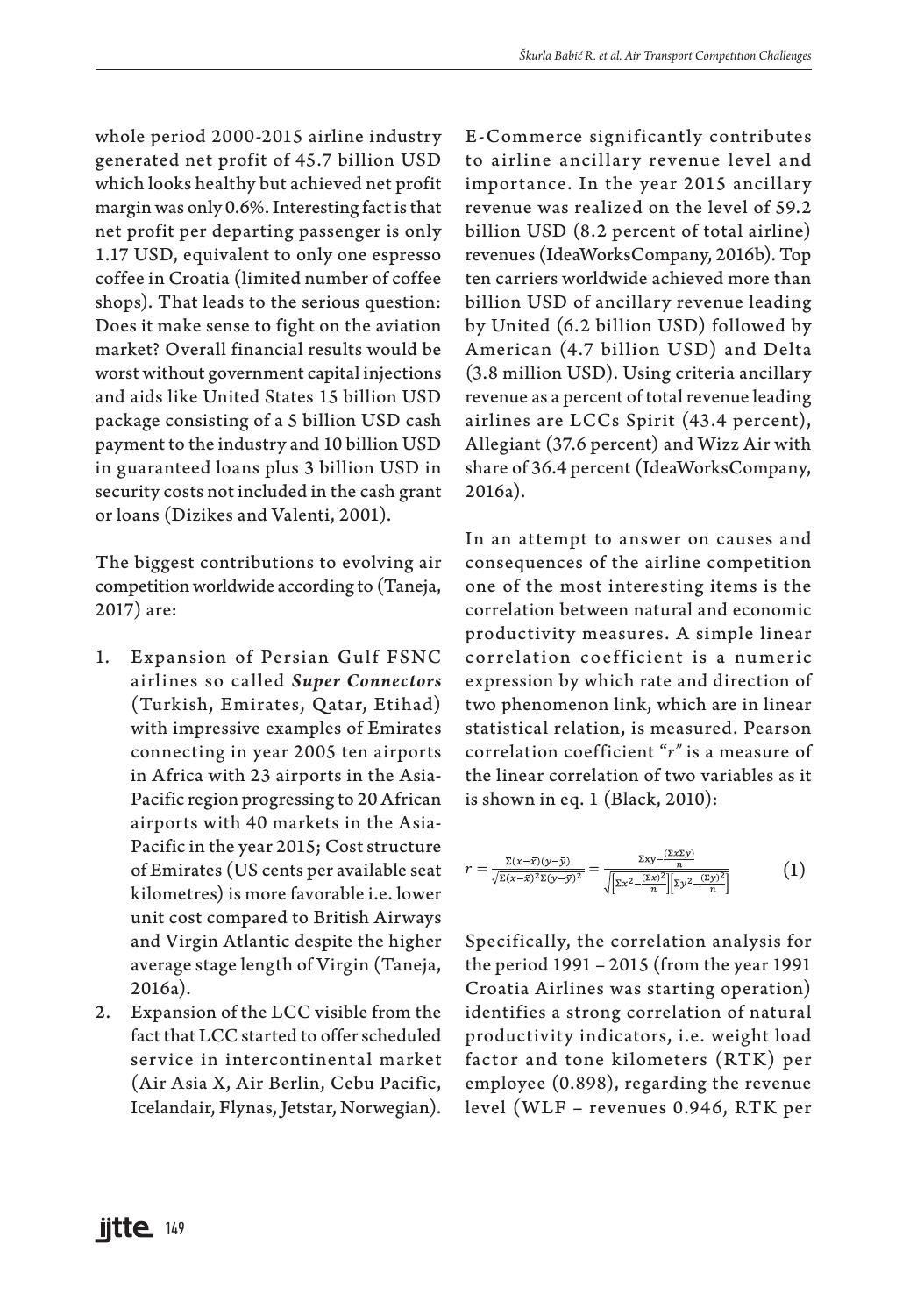employee – revenues 0.949). There is weaker correlation regarding the WLF and operating result (0.748) and RTK per employee versus operating result (0.552). Similar are the results of covariance regarding the correlation of WLF versus net profit (0.527), while the weakest indicator is RTK per employee versus net profit (0.301). Taking into consideration above mentioned indicators, it should be emphasized that the Pearson's correlation coefficient results of Croatia Airlines are not identical to worldwide airlines achievements since the correlation of productivity indicators vs. operating result and profit/loss does almost not exist.

#### **Table 2**

*Correlation Results 1991 – 2015*

|                       | WLF -<br>RTK/Employee | WLF -<br>Revenue | WLF - Operating<br>result | WLF-<br>Profit/Loss | RTK/Employee RTK/Employee RTK/Employee<br>Revenue | Oper. result | - Profit/Loss |
|-----------------------|-----------------------|------------------|---------------------------|---------------------|---------------------------------------------------|--------------|---------------|
| Croatia Airlines      | 0.949                 | 0.870            | $-0.025$                  | 0.141               | 0.849                                             | $-0.072$     | 0.192         |
| <b>World Aviation</b> | 0.898                 | 0.946            | 0.748                     | 0.527               | 0.949                                             | 0.552        | 0.301         |

*Source: Based on data from previous authors research (Bajić, et al., 2016), IATA (2014, 2016) and internal Croatia Airlines data.*

In the world professional and scientific literature, the airline industry is a good example of the power of price signaling when prices typically rise and fall depending on the current state of customer demand. In that context authors (Hill et al., 2015) emphasize that *if one carrier signals the intention to lower prices, a price war frequently ensues as other carriers copy each other's signals. If one carrier feels demand is strong, it tests the waters by signaling an intention to increase prices, and price signaling becomes a strategy to obtain uniform price increases.* Analyzing data from Table 1 it can be concluded that the average passenger fare in the period 2011-2015 is falling from 178.8 USD to 145.2 USD per passenger carried (annual average growth rate -5.1 %).

### 4. European Air Transport Competition

Air transport plays a vital role in the European economy and for international trade. This industry generates 2.5 million employees and accounts for more than 26% of worldwide air transport. Including indirect, induced and catalytic impacts the

air transport industry generates almost 12 million jobs in Europe and contributes more than USD 860 billion to European gross domestic product – GDP (ATAG, 2016). The European civil aviation market is highly developed, since 181 European airlines is operating on the 580 airports carrying 530 million passengers (Tatalović et al., 2012b). It is an opportunity for industry and consumers, especially because Europe is a leading worldwide tourism region.

At the same time, high-speed trains and modern highways increasingly compete with air transport in Europe. The tunnel under the English Channel generated over 7 million passengers a year 2004<sup>th</sup>, on London-Paris and London-Brussels (Mišetić et al., 2007). It is important to highlight that in Europe, short-haul airlines face serious competition from surface transport (growing high-speed rail network), while US airlines do not generally face such competition (Gittell et al., 2016). In Europe a significant number of airlines were owned or subsidized by the state as a necessary instrument of economic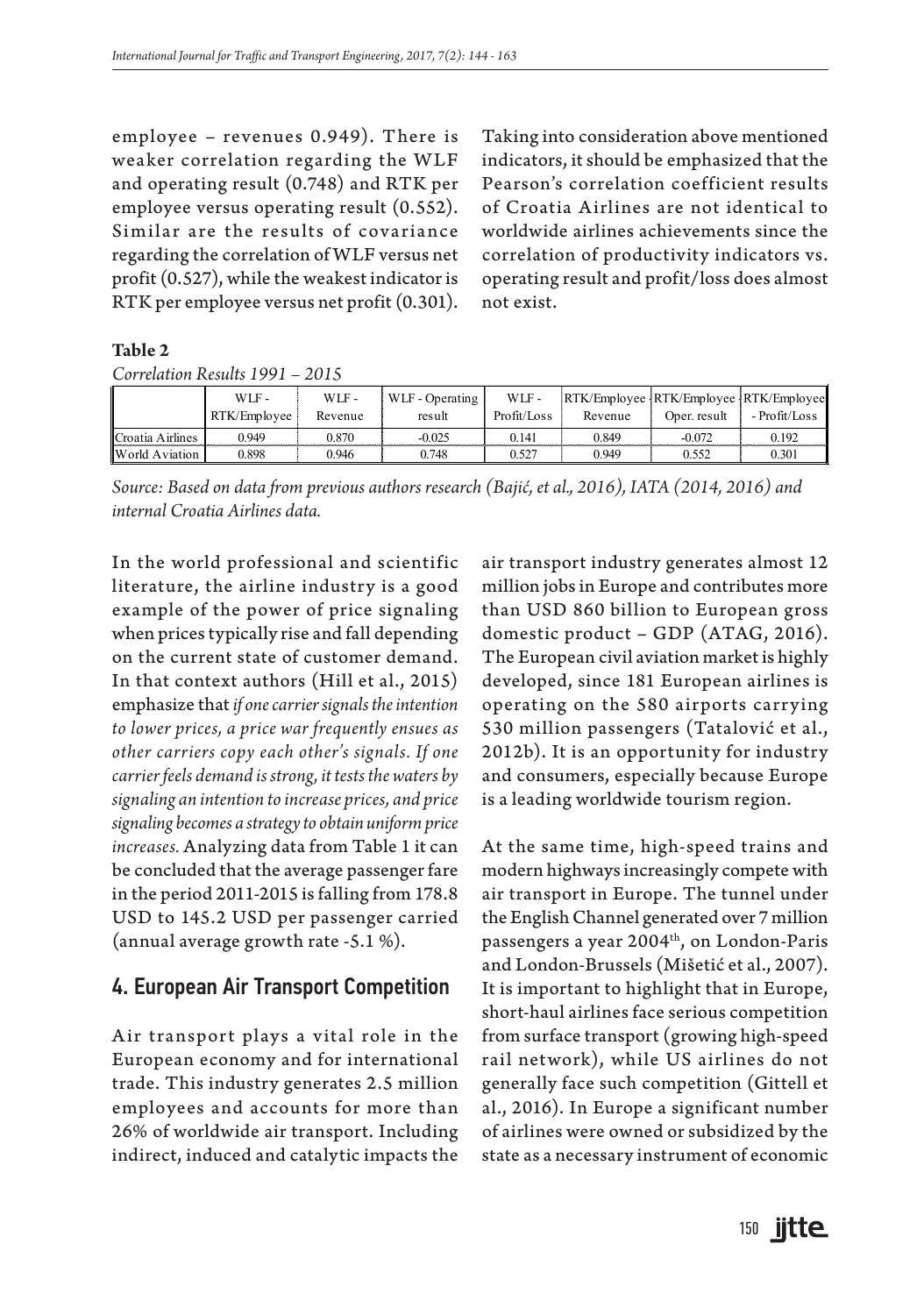development. The level of direct state aid to selected European airlines to carry out the privatization process in the period 1991-2005 seven leading European airlines amounted to 19.4 billion USD (Tatalović et al., 2012b). During the 2015 the capacity share on the European market (Fig. 1) changed in flavor of LCC reaching 36%. In the year 2003 the structure of market share was completely different i.e. 71% FSNC, 12% LCC, 8% charter and 9% regional carriers (Tatalović, et al., 2012b). Therefore, European full service network carriers are facing strong competition from LCC airlines mainly on intra-European routes and additional big competition challenge are the growing airlines from the Middle East. In such market environment European airline landscape is on process of consolidation. Three big airline groups consist of the strongest players formed by the merger (British Airways & Iberia - IAG, Air France / KLM) and acquisitions (Lufthansa Group - Swiss, Austrian, SN Brussels, Germanwings / Eurowings, Air Dolomiti, etc.). All are in the process of restructuring, reducing the number of employees, and optimizing flight network within Europe (Bajić et al., 2016). In order to fully accommodate the new trends in the European airline market, those airlines should reorganize their structures and change management system at their base airports. Improving efficiency and competitiveness, with flexible use of resources, will enable airlines to have a better cost allocation so that they can have a parallel cost advantage when competing in the global market (Heshmati and Kim, 2016).

Authors Whyte and Lohmann (2017) gave examples of FSNC, cargo and charter airlines which establish an in-house low cost subsidiary or low-cost brand ("carrierwithin-a-carrier" – CWC, or an "airlinewithin-an-airline" – AWA): bmi – bmibaby; British Airways – Go; KLM UK – Buzz; Lufthansa – Germanwings; MyTravel (charter) – MyTravelLite; SAS – Snowflake; Thomson Airways (charter) – ThomsonFly; Channel Express (cargo) – Jet2.



#### **Fig. 1.**

*Intra-European Air Transport Seats by Alliance Source: capstats.com (2015).* 

From the point of view of European financial and economic results during the period 2006-2015 only two business years could be remarked as very successful. In general net profit and earnings before interest and taxes (EBIT) margin are relatively weak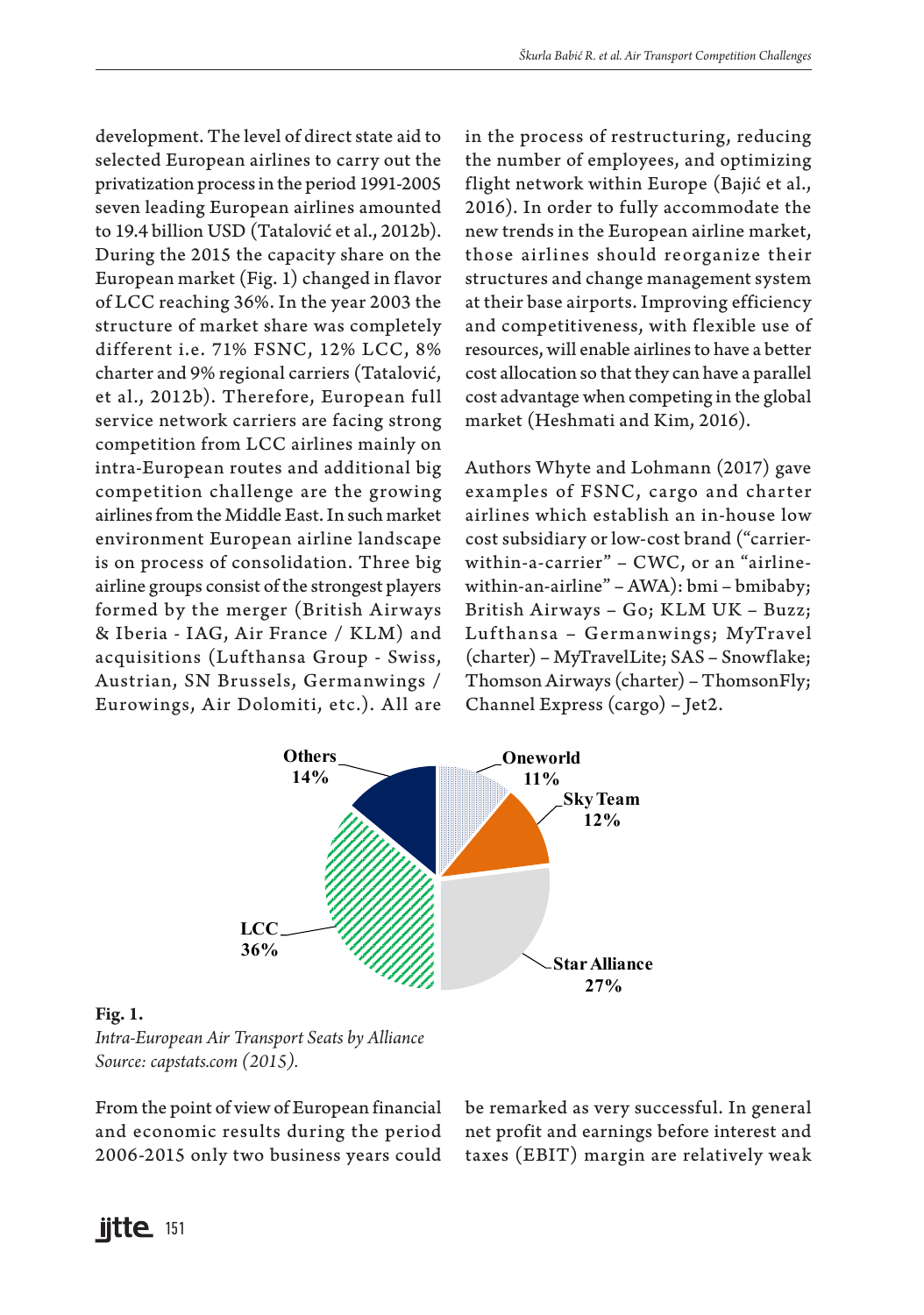(Fig. 2). Profit per carried passenger in the best year (2015) was 8.11 USD compared to 9.89 USD worldwide.

Breakeven load factors are highest in Europe, caused by low yields due to the competitive open aviation area, and high

regulatory costs. Growth in this region was damaged by terrorist attacks, but a modest rebound is anticipated next year. Forecast of net profit for the year 2017 shows fall to 5.6 billion USD representing 5.65 USD per passenger and a margin of 2.9 percent (IATA, 2016).



*European Airlines Net Profit and EBIT Margin in the Period 2006-2015 Source: IATA (2016), prepared by authors.*

Southeast Europe region over the last 25 years have passed violently through a period marked by war events, global and regional economic crisis of different magnitudes and more or less successful transition processes. Defining the region with total 11 countries (Albania, Bosnia and Herzegovina, Croatia, FYR Macedonia, Montenegro, Serbia, Kosovo\*, Romania, Bulgaria, Moldova and Slovenia) i.e. without Greek and Turkey intention is to emphasize and differentiate the level of air transport market development indicators (Bajić et al., 2016). (Steiner et al., 2010) have emphasized that creating a single European market, more than 58 million people and 30 airports of the Southeast Europe region would be fully integrated consisting thus market for 500 million people in total. In order to improve procompetitive efficiency in this process the airlines of Southeast Europe should segment their market properly, avoiding the mistakes of both over and under-segmentation, and

build a sound understanding of the needs of their customers in each of the market segments (Shaw, 2011) At the same time standard of living in the region points to the need of avoiding influence of exogenous factors (cyclicality, ease of access to capital, cost of aircraft, competition, consolidation, etc.) and endogenous factors (labor, management, pricing, etc.) to generate losses in aviation sector (Pilarski, 2007). Possible implementation of "*Public Service Obligation"* model within the region would increase economic activities level among the Southeast Europe region countries, leading to economic development and progress, political stability, continuation of the European integrations (Tatalović, et al., 2014).

It is also important to be aware of the LCC penetration in the Southeast Europe due to competition challenges with network carriers based in the region (Table 3).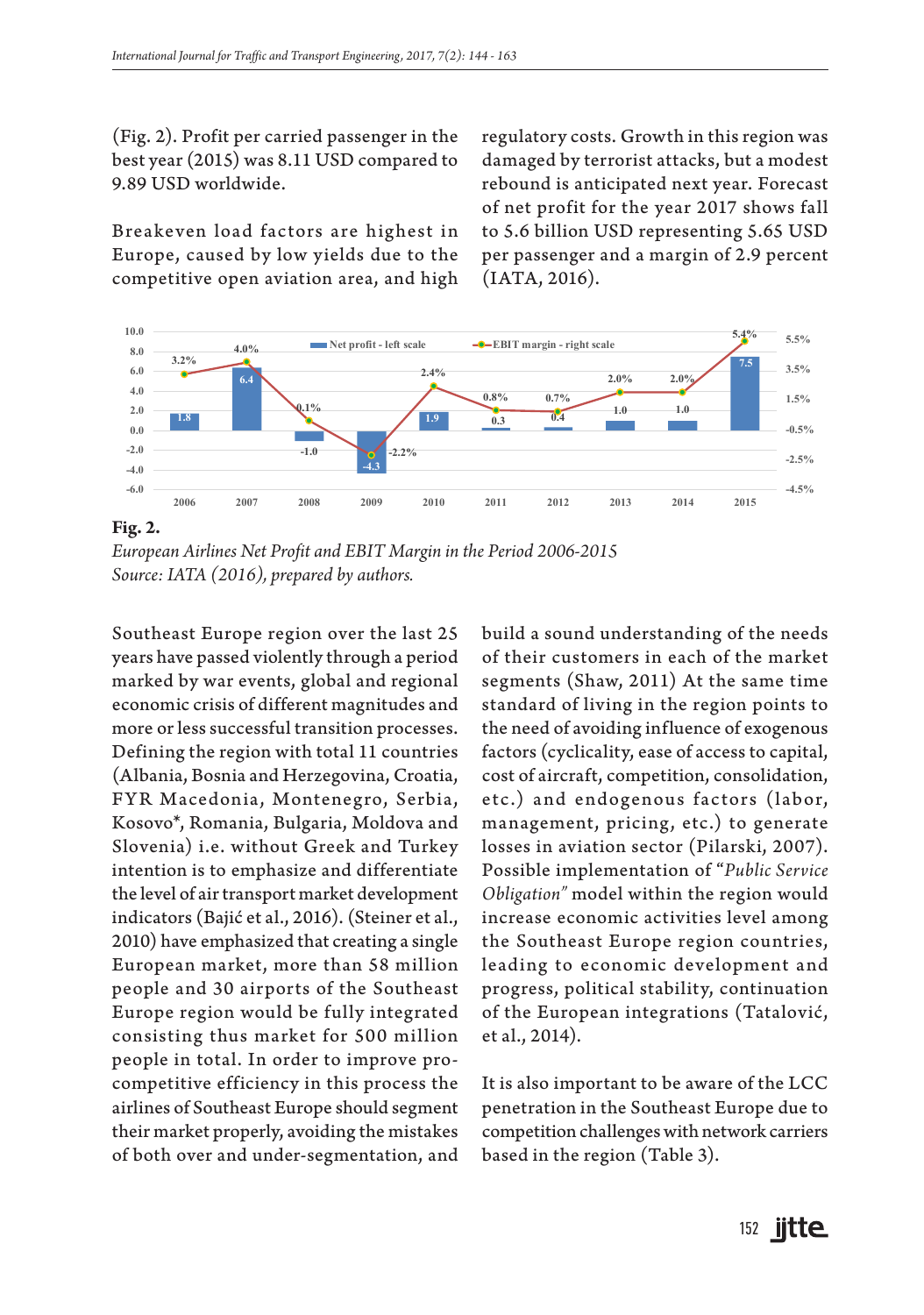| LCCs on SEE Region Airports (Summer Timetable 2012) |                  |          |       |        |               |        |          |       |              |          |           |                        |                    |        |       |           |         |      |       |               |        |        |         |                                    |            |       |                      |                                 |
|-----------------------------------------------------|------------------|----------|-------|--------|---------------|--------|----------|-------|--------------|----------|-----------|------------------------|--------------------|--------|-------|-----------|---------|------|-------|---------------|--------|--------|---------|------------------------------------|------------|-------|----------------------|---------------------------------|
| Airport<br>LCC                                      | <b>Bucharest</b> | Belgrade | Sofia | Burgas | $\frac{Z}{2}$ | Tirana | Pristina | Split | Dubrovnik    | Chisinau | Ljubljana | Varna                  | $\frac{1}{2}$      | Skopje | Tivat | Timisoara | Sarajev | Pula | Zadar | Constanta     | Rijeka | Osijek | Plovdiv | $\frac{\text{Area}}{\text{Sibin}}$ | umman<br>⊨ | Bacau | are<br>z<br>atu<br>Ø | Total                           |
| <b>Ryanair - FR</b>                                 |                  |          |       |        |               |        |          |       |              |          |           |                        |                    |        |       |           |         |      |       |               |        |        |         |                                    |            |       |                      | 6                               |
| Easyjet - GO                                        |                  |          |       |        |               |        |          |       |              |          |           |                        |                    |        |       |           |         |      |       |               |        |        |         |                                    |            |       |                      | $\mathbf o$<br>eren ere         |
| Air Berlin - AB                                     |                  |          |       |        |               |        |          |       |              |          |           |                        |                    |        |       |           |         |      |       |               |        |        |         |                                    |            |       |                      | 11<br>monmon                    |
| Norwegian - DY                                      |                  |          |       |        |               |        |          |       |              |          |           |                        |                    |        |       |           |         |      |       |               |        |        |         |                                    |            |       |                      | 11                              |
| Vueling - VY                                        |                  |          |       |        |               |        |          |       |              |          |           |                        |                    |        |       |           |         |      |       |               |        |        |         |                                    |            |       |                      | 4                               |
| Wizzair-W6                                          |                  |          |       |        |               |        |          |       |              |          |           |                        |                    |        |       |           |         |      |       |               |        |        |         |                                    |            |       |                      | 11                              |
| <b>Aer Lingus - El</b>                              |                  |          |       |        |               |        |          |       |              |          |           |                        |                    |        |       |           |         |      |       |               |        |        |         |                                    |            |       |                      | 3<br>000000000                  |
| Germanwings - 4U                                    |                  |          |       |        |               |        |          |       |              |          |           |                        |                    |        |       |           |         |      |       |               |        |        |         |                                    |            |       |                      | 11                              |
| flybe - BE                                          |                  |          |       |        |               |        |          |       |              |          |           |                        |                    |        |       |           |         |      |       |               |        |        |         |                                    |            |       |                      |                                 |
| Transavia - HV                                      |                  |          |       |        |               |        |          |       |              |          |           |                        |                    |        |       |           |         |      |       |               |        |        |         |                                    |            |       |                      | 3<br>,,,,,, <del>,</del> ,,,,,, |
| $Jet2 - LS$                                         |                  |          |       |        |               |        |          |       |              |          |           |                        |                    |        |       |           |         |      |       |               |        |        |         |                                    |            |       |                      |                                 |
| bmibaby - WW                                        |                  |          |       |        |               |        |          |       |              |          |           |                        |                    |        |       |           |         |      |       |               |        |        |         |                                    |            |       |                      |                                 |
| Air Baltic - BT                                     |                  |          |       |        |               |        |          |       |              |          |           |                        |                    |        |       |           |         |      |       |               |        |        |         |                                    |            |       |                      |                                 |
| Windjet - IV                                        |                  |          |       |        |               |        |          |       |              |          |           |                        |                    |        |       |           |         |      |       |               |        |        |         |                                    |            |       |                      | <b>ALCOHOL:</b>                 |
| <b>Blue Air 0B</b>                                  |                  |          |       |        |               |        |          |       |              |          |           |                        |                    |        |       |           |         |      |       |               |        |        |         |                                    |            |       |                      |                                 |
| Total                                               | 7                | Δ        | 3     |        |               |        |          | 8     | $\mathbf{o}$ |          | າ         | $\mathbf{\mathcal{D}}$ | $\mathbf{\hat{z}}$ |        |       |           | ຳ       | 5    | 3     | $\rightarrow$ |        |        |         |                                    |            |       |                      | 78                              |

#### **Table 3**  $LCA$  on  $B = \{1, 2012\}$

*Source: According to Bjelicic (2013), prepared by authors.* 

After the year 2012 expansion of LCC in the Southeast Europe intensifies. The best example is airport Tuzla (Wizzair) with extremely high annual average growth rate of passenger traffic in the period 2012 – 2016 (311.398 passengers) of 194 percent (www. tuzla-airport.ba, 2017). The analysis of airport competition challenges in the Southeast Europe region is also very interesting. Namely the level of passengers on above mentioned 11 countries airports is 40-45 million. In Table 4 is the list of biggest airports in the region measured by criteria annual passengers' number higher than 500 thousand.

**Table 4**

| Passengers on Dominant Airports in the SEE Region 2006-2015 |  |
|-------------------------------------------------------------|--|
|-------------------------------------------------------------|--|

| $\circ$              |        |        |        |        | ◦<br>Passengers |        |                     |                |        |        | <b>AAGR</b>    | Runaway |
|----------------------|--------|--------|--------|--------|-----------------|--------|---------------------|----------------|--------|--------|----------------|---------|
| Airport              | 2006   | 2007   | 2008   | 2009   | 2010            | 2011   | 2012                | 2013           | 2014   | 2015   | $\frac{0}{0}$  | (m)     |
| <b>Bucharest OTP</b> | 3.514  | 4.979  | 5.064  | 4.481  | 4.803           | 5.049  | 7.102               | 7.643          | 8.317  | 9.283  | 11.4           | 3.500   |
| Belgrade             | 2.222  | 2.513  | 2.650  | 2.384  | 2.699           | 3.125  | 3,364               | 3.543          | 4.639  | 4.776  | 8.9            | 3,400   |
| Sofia                | 2.209  | 2.746  | 3,231  | 3.135  | 3,297           | 3.475  | 3,467               | 3.504          | 3.815  | 4.089  | 7.1            | 3,600   |
| <b>Zagreb</b>        | 1.728  | .922   | 2.192  | 2.062  | 2.072           | 2.319  | 2.342               | 2.300          | 2.431  | 2.588  | 4.6            | 3.252   |
| Bourgas              | .702   | 1.949  | 1,937  | 1.684  | 1.873           | 2.229  | 2.357               | 2.456          | 2.530  | 2.360  | 3.7            | 3.200   |
| Chisinau             | 548    | 689    | 848    | 809    | 938             | 1.044  | 221. ا              | 1,321          | 1.781  | 2.219  | 16.8           | 3,590   |
| <b>Tirana</b>        | 906    | .107   | .267   | .395   | 1.537           | 1.817  | .665                | 1,757          | 1.810  | 1.977  | 9.1            | 2,750   |
| Split                | .096   | 1.191  | 1.204  | 1.115  | 1.220           | 1.300  | 1.426               | 1.582          | 1.753  | 1.955  | 6.6            | 2,550   |
| <b>Dubrovnik</b>     | 1.120  | .143   | 1.191  | 1.122  | 1.270           | 1.350  | l.480               | 1.523          | 1.584  | 1.694  | 4.7            | 3,300   |
| Pristina             | 883    | 990    | 1.131  | 1.192  | 1.306           | .422   | 1,527               | 1.629          | 1.427  | 1.579  | 6.7            | 2,500   |
| Clui                 | 244    | 391    | 753    | 834    | 1.029           | 1.005  | 932                 | 1.035          | 1,182  | .488   | 22.2           | 2,200   |
| Skopje               | 542    | 627    | 652    | 658    | 681             | 760    | 829                 | 984            | .211   | 456. ا | 11.6           | 2,950   |
| Ljubljana            | , 334  | .524   | .673   | .434   | 1.389           | 1.369  | 1.199               | .321           | .307   | .438   | 0.8            | 3,300   |
| Varna                | .400   | .493   | l.450  | .207   | 1.199           | 1.164  | 1.211               | 1.308          | 1.387  | 1.399  | 0.0            | 2,500   |
| Timisoara            | 754    | 837    | 957    | 974    | 1.138           | 1.201  | 1,036               | 757<br>------- | 735    | 924    | 2.3<br>---     | 3,500   |
| Tivat                | 451    | 574    | 568    | 532    | 542             | 647    | 725<br>,,,,,,,,,,,, | 868            | 911    | 889    | 7.8<br>0000000 | 2,500   |
| Sarajevo             | 466    | 505    | 506    | 530    | 563             | 600    | 580                 | 666            | 710    | 773    | 5.8            | 2,600   |
| Podgorica            | 382    | 460    | 541    | 450    | 652             | 612    | 620                 | 681            | 702    | 749    | 7.8            | 2,500   |
| Total                | 21.504 | 25.640 | 27,816 | 25,998 | 28.2051         | 30.488 | 33,084              | 34,879         | 38.232 | 41.637 | 7.6            |         |

*Source: Prepared by authors and based on data: Steiner et al. (2010), anna.aero, (2016).*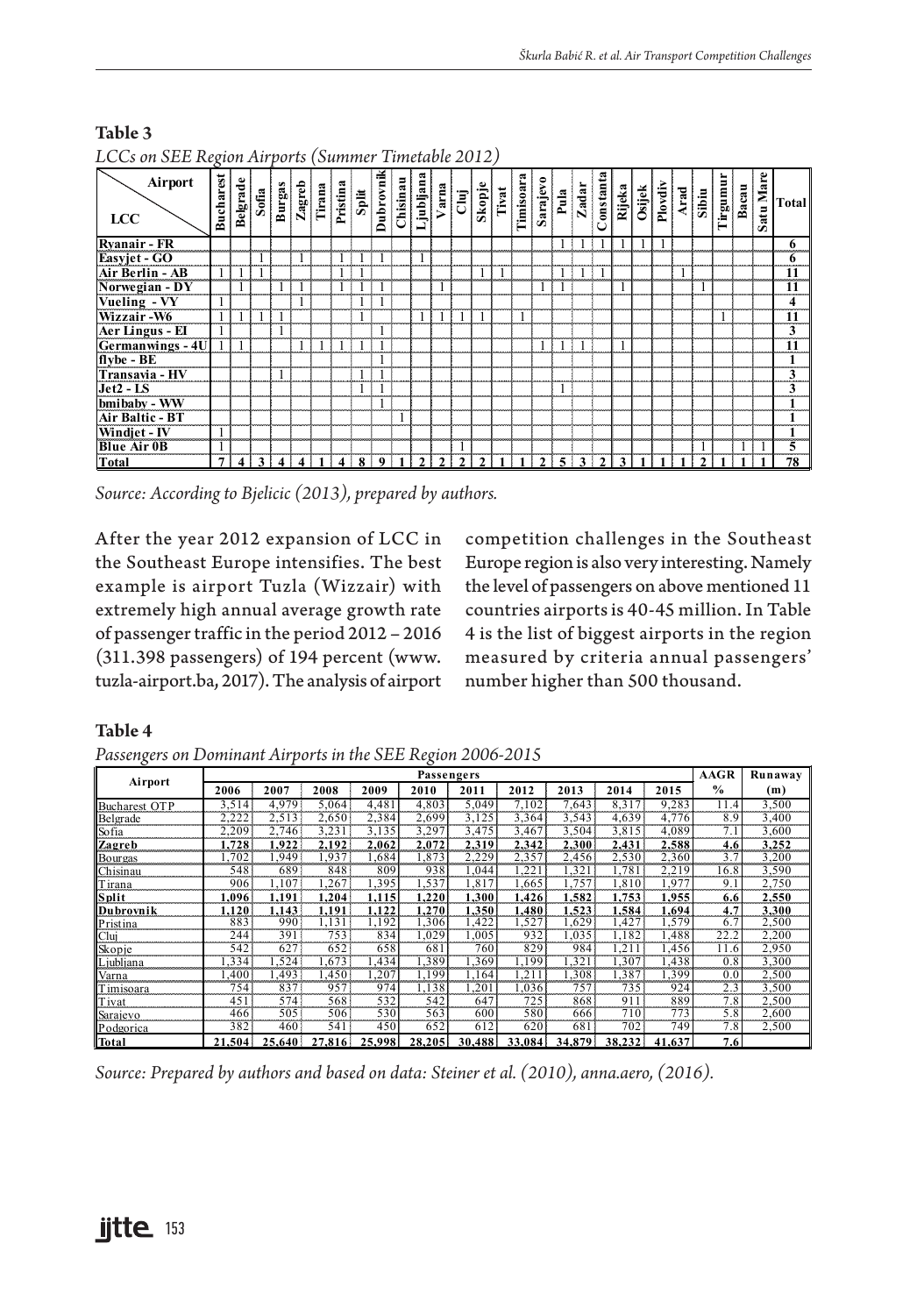Finally, according to the air transport competition challenges in the Southeast Europe Region it is useful to know ranking results of Air Transport Infrastructure from the study "*The Travel & Tourism Competitiveness Report 2015"* which includes 141 countries worldwide (Fig. 3). Air Transport Infrastructure is defined and analyzed by six indicators (WEF, 2015): (1) Quality of air transport infrastructure, (2) Airline domestic seat km per week, (3) Airline international seat km per week, (4) Departures per 1,000 populations, (5) Airport density per million urban populations, (6) Number of operating airlines. The leading country is Canada with value 6.75, followed by United States (5.95).



*\* Bosnia and Herzegovina ranking is from 2013 edition.*

#### **Fig. 3.**

*The Ranking of Individual Southeast Europe Countries by the Efficiency of Air Transport Infrastructure Source: WEF (2013, 2015), prepared by authors.*

### 5. Croatian Air Transport Market

In the year 2015 the Croatian economy has started expected recovery (+1.6% real GDP growth) after six years of economic crisis followed by negative GDP trends. Relatively dynamic GDP growth of 2.8% is expected for the year 2016. Macroeconomic indicators of Croatian economy indicate that since year 2008 the level GDP in current prices (48.1 billion EUR) declined nine percent to the level of 43.9 billion EUR in the year 2015 (HGK, 2016). The gross foreign debt of Croatia in 2015 amounted to 45.3 billion EUR . In addition, the unemployment rate was 17.4 percent which is lower (20.2 percent) compared to the year 2013 (HGK, 2016). All these facts

undoubtedly affect the economics of air transport in Croatia.

However, the economic crisis affected to certain level the Croatian tourism. It should be noted that air transport worldwide is the most important component of the tourist arrivals to their destination. According to The World Tourism Organization (UNWTO) inbound tourism data for the year 2015 by mode of transport shows that 54 percent tourists are using air transportation (UNWTO, 2016).

From the Croatian point of view year 2015 saw natural indicators of 14.3 million tourist arrivals which is the most successful tourist year since Croatian independence (Table 5).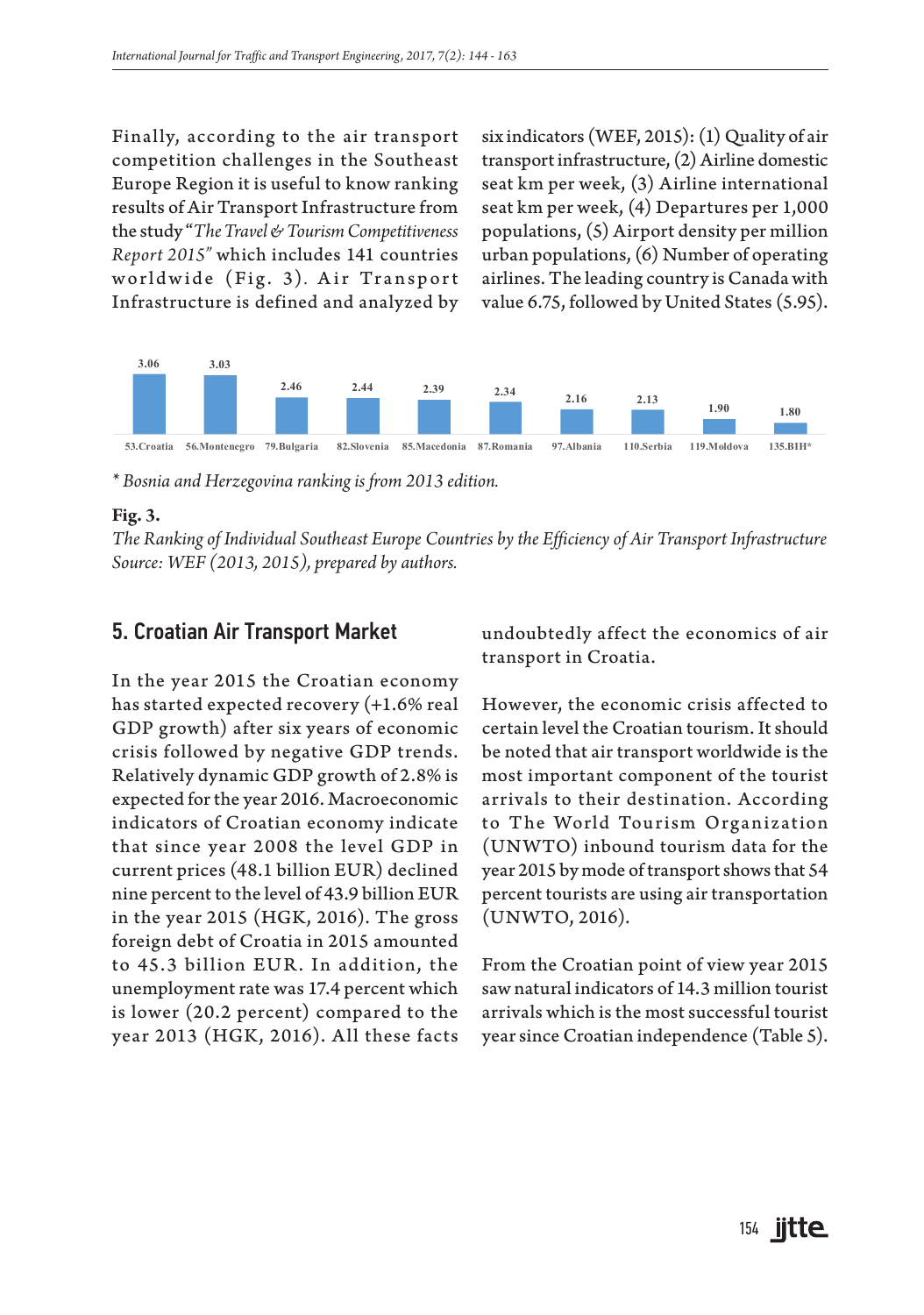| TUUTIST AHTIVUIS IN CHUUIIU MUNTTI 200 IU 2010 |        |       |       |           |       |        |        |        |        |        |        |        |        |        |        |                   |
|------------------------------------------------|--------|-------|-------|-----------|-------|--------|--------|--------|--------|--------|--------|--------|--------|--------|--------|-------------------|
| Tourists (thous and)                           | 1985   | 1990  |       | 1995 2000 | 2005  | 2006   | 2007   | 2008   | 2009   | 2010   | 2011   | 2012   | 2013   | 2014   | 2015   | AAGR<br>$05 - 15$ |
| <b>Total Arrivals</b>                          | 10.125 | 8.497 | 2.610 | 7.137     | 9.995 | 10.385 | 11.162 | 11.261 | 10.935 | 10.604 | 11.456 | 11.835 | 12.434 | 13.128 | 14.343 | 3.7%              |
| <b>Domestic</b>                                |        |       |       |           | .528  | .726   | .856   | .846   | 1.600  | 1.493  | .529   | .466   | .486   | .505   | .660   | 0.8%              |
| <b>International</b>                           |        |       |       |           | 8467  | 8.659  | 9.306  | 9.415  | 9335   |        | 9.92   | 369    | 10 948 | 623    | 12.683 | 4.1%              |
| Germany                                        |        |       |       |           | .572  | .545   | .555   | .546   | .580   | 1.525  | 661    | .853   | .932   | .989   | 2.124  | 3.1%              |
| Slovenia                                       |        |       |       |           | 879   | 913    | 1.015  | .043   | 1.013  | 1.017  | .100   | 1.054  | 1.067  | 1.102  | 1.192  | 3.1%              |
| Austria                                        |        |       |       |           | 7421  | 790    | 840    | 814    | 882    | 810    | 893    | 946    | 969    | .019   | .120   | 4.2%              |
| Italy                                          |        |       |       |           | .253  | .235   | .249   | .168   | .200   | 1.018  | .150   | .051   | 1.017  | .061   | ı.111  | $-1.2%$           |
| Czech Republic                                 |        |       |       |           | 616   | 593    | 669    | 623    | 607    | 606    | 638    | 647    | 652    | 661    | 696    | $1.2\%$           |

#### **Table 5** *Tourist Arrivals in Croatia from 1985 to 2015*

*Source: Croatian Bureau of Statistics (2010, 2014, 2016c), prepared by authors.*

In the period 2005-2015 average annual growth rate of total tourist's arrivals was 3.7 percent. Domestic arrivals with growth rate of 0.8 percent are stagnating. It should be emphasized that compared to the year 1985 average annual growth rate is only 1.2 percent. The main reason is visible from the achieved results in the war affected year 1995. From the table 5 is obvious that the prewar level of 10,125 thousand was reached more than twenty years later (2006). Table 5 is also representing top five tourist origin counties.

However, the Croatian aviation market is characterized by international passenger traffic generated by foreigners with more than 87 percent share. That is a significant limiting factor in terms of Croatian carrier's market positioning. According to the Global Competitiveness Index 2016 - 2017 Croatia is on the 74th place with a score of 4.15 out of a total of 138 ranked countries (WEF, 2016). It is necessary to bear in mind that in the period from 2002 to 2015 Croatian positions towards the Global Competitiveness Index of the World Economic Forum dropped from 63<sup>rd</sup> to 74<sup>th</sup> (Tatalović et al., 2012a). It should be concluded that the Croatian competitiveness index is rather insufficient and has negative impact on present and future air transport development.

Based on the regression analysis, impact of Croatian real gross domestic product growth on Croatian citizen's demand for the international passenger air traffic gets the following eq. 2 (Bajić et al., 2014):

 $Y=6,414\%+2,1333*X;$  where Y is passenger growth;  $X$  is real GDP growth  $(2)$ 

It can be concluded that increase in real Croatian GDP for 1 percentage point, on average, increases Croatian citizen's demand for international passenger traffic to 2.13 percentage points. The result corresponds with the Airbus research elasticity of demand for passenger air transportation where1 percent increase of GDP influence on demand in the range from +1 to +2.5 percent. Furthermore, it is evident that the growth of international passenger traffic of Croatian citizens in the Croatian aviation market was 6.414%, regardless of the growth of gross domestic product. This is understandable because of Croatian air transport market liberalization process which at the same time further stimulated domestic demand. Based on regression analysis  $R^2 = 72.42\%$  was obtained, which indicates in this model that 72.42% deviation of growth of international passenger traffic of Croatian citizens (Y) may interpret as a growth of Croatian gross domestic product (X) (for detailed explanations and implementations of the model results achieved cfr. Bajić, et al., 2014.).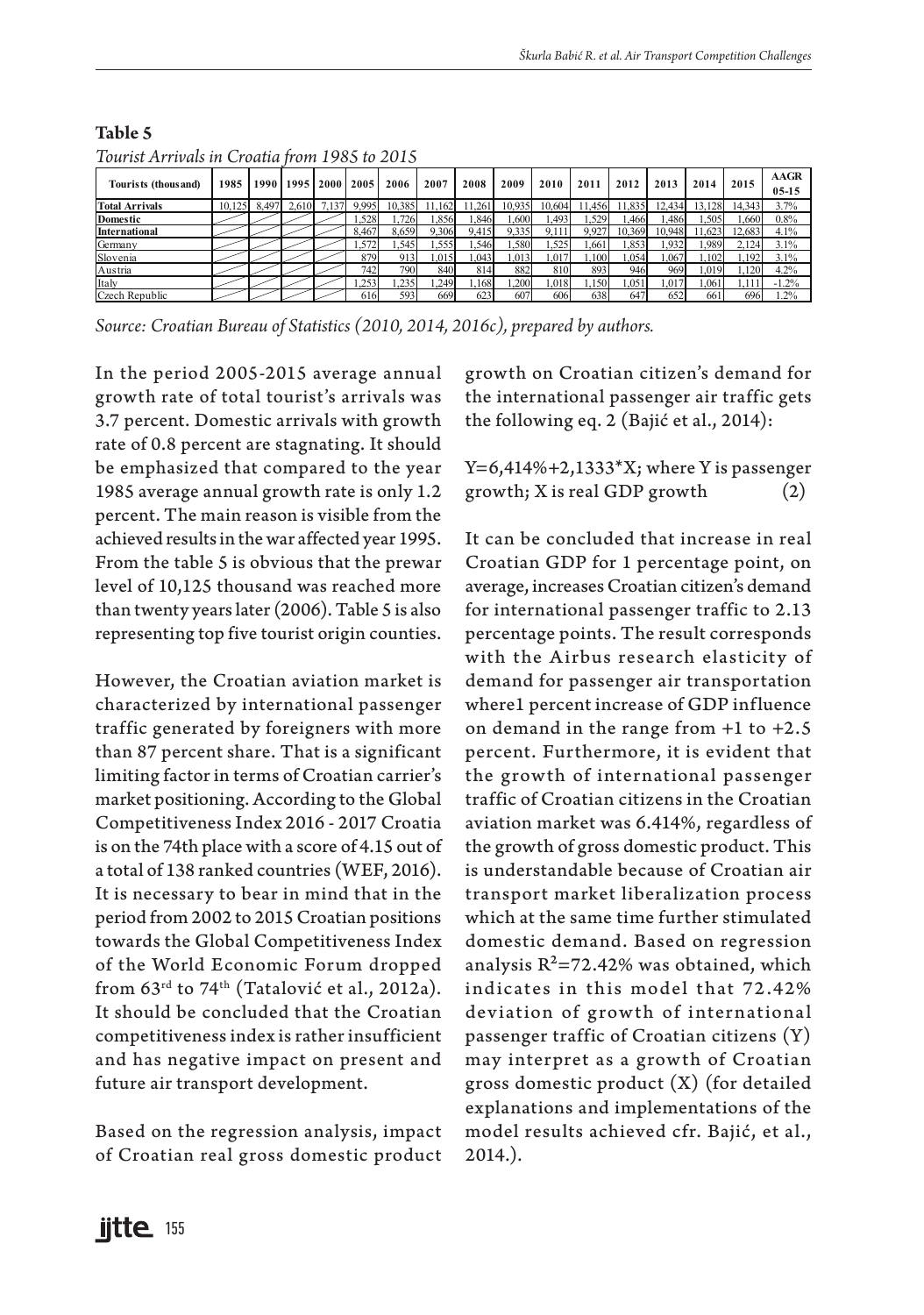During the negotiations for the conclusion of "Horizontal Agreement" Croatia has unilaterally committed itself to open its aviation market to all air carriers from the European Union regardless of their nationality and the routes they intend to open. This approach resulted in a rapid increase of international air traffic, in particular the entrance of low-cost carries. These processes were not followed by appropriate strategic decisions of the Croatian government. Such approach has led to a growing number of airline competitors which strengthen the monopoly position of Croatian airports, air traffic control and INA as only supplier of jet fuel. Croatian privately owned charter carriers Air Adriatic and Dubrovnik Airline (2006-2007 transported over 570,000 passengers annually) went bankruptcy. At the same time Croatia Airlines generated significant yield decrease, negative operational and net financial results which jeopardized sustainable business and future development.

Finally, one of the air transport competition challenges is also inland transport modes The structure and dynamics of the passenger transport (Passenger kilometers –RPK) of individual transport modes in Croatia is shown in the Table 6.

| Table 6                                                                                                                                                                                                                                                              |        |     |       |      |       |     |       |     |       |     |       |      |  |  |
|----------------------------------------------------------------------------------------------------------------------------------------------------------------------------------------------------------------------------------------------------------------------|--------|-----|-------|------|-------|-----|-------|-----|-------|-----|-------|------|--|--|
| Structural Changes in Croatian Passenger Transportation 1990 - 2015 (million RPK)                                                                                                                                                                                    |        |     |       |      |       |     |       |     |       |     |       |      |  |  |
| <b>Share</b><br><b>Share</b><br><b>Share</b><br>Share<br><b>Share</b><br><b>Share</b><br>1992<br>2000<br>1990<br>2005<br><b>Transport Mode</b><br>2010<br>2015<br>$\frac{6}{9}$<br>$\frac{0}{2}$<br>$\frac{6}{9}$<br>$\frac{0}{0}$<br>$\frac{0}{0}$<br>$\frac{0}{2}$ |        |     |       |      |       |     |       |     |       |     |       |      |  |  |
| Railway Transport                                                                                                                                                                                                                                                    | 3.429  | 32  | 981   | 19   | 1.252 | 22  | 1.266 |     | 1.742 | 25  | 951   | 15   |  |  |
| Road Transport                                                                                                                                                                                                                                                       | 7.004  | 66  | 3.731 | 73   | 3.331 | 59  | 3.403 | 48  | 3.284 | 47  | 3.377 | 53   |  |  |
| Seawater Transport                                                                                                                                                                                                                                                   | 198    |     | 261   |      | 328   |     | 431   |     | 493   |     | 624   | 10   |  |  |
| Air Transport                                                                                                                                                                                                                                                        |        |     | 145   |      | 763   |     | .989  | 28  | .510  |     | 1.438 | 22   |  |  |
| <b>Total</b>                                                                                                                                                                                                                                                         | 10.631 | 100 | 5.118 | 100I | 5.674 | 100 | 7.089 | 100 | 7.029 | 100 | 6.390 | 100l |  |  |

*Source: According (Bajić et al., 2014) and Croatian Bureau of Statistics (2015; 2016b), prepared by authors.*

Table 6 indicates the negative trends of inland transport, since the achieved results in 2015 are practically on the level of the war characterized year of 1992. The winners are see water (share increase from 4% to 10%) and air transport (close to 10 times higher transport achievement) It should be noted that in 2005 the share of air transport was 28 percent falling to 23 percent in the year 2015.

# 6. Analysis of Croatian Air Transport Competition

Liberalization of the Croatian air transport market after the year 2003 stimulated expansion of all competition forms so that

by 2015 the total number of passengers increased 2.5 times. Domestic scheduled and international charter flights are stagnating while charter Croatian carrier's flights almost disappear. At the same time, international scheduled traffic increased several times (4.9). The number of passengers carried by low-cost carriers (LCC) is growing rapidly and in 2015 reached a share of 38.2 percent of all passengers i.e. 46.5 percent of international scheduled passengers. The Croatia Airlines (CTN) market share of international scheduled passengers was 24 percent in 2015 and total share was 27.7 percent compared to total share of 58.7 percent in the year 2003 (Table 7).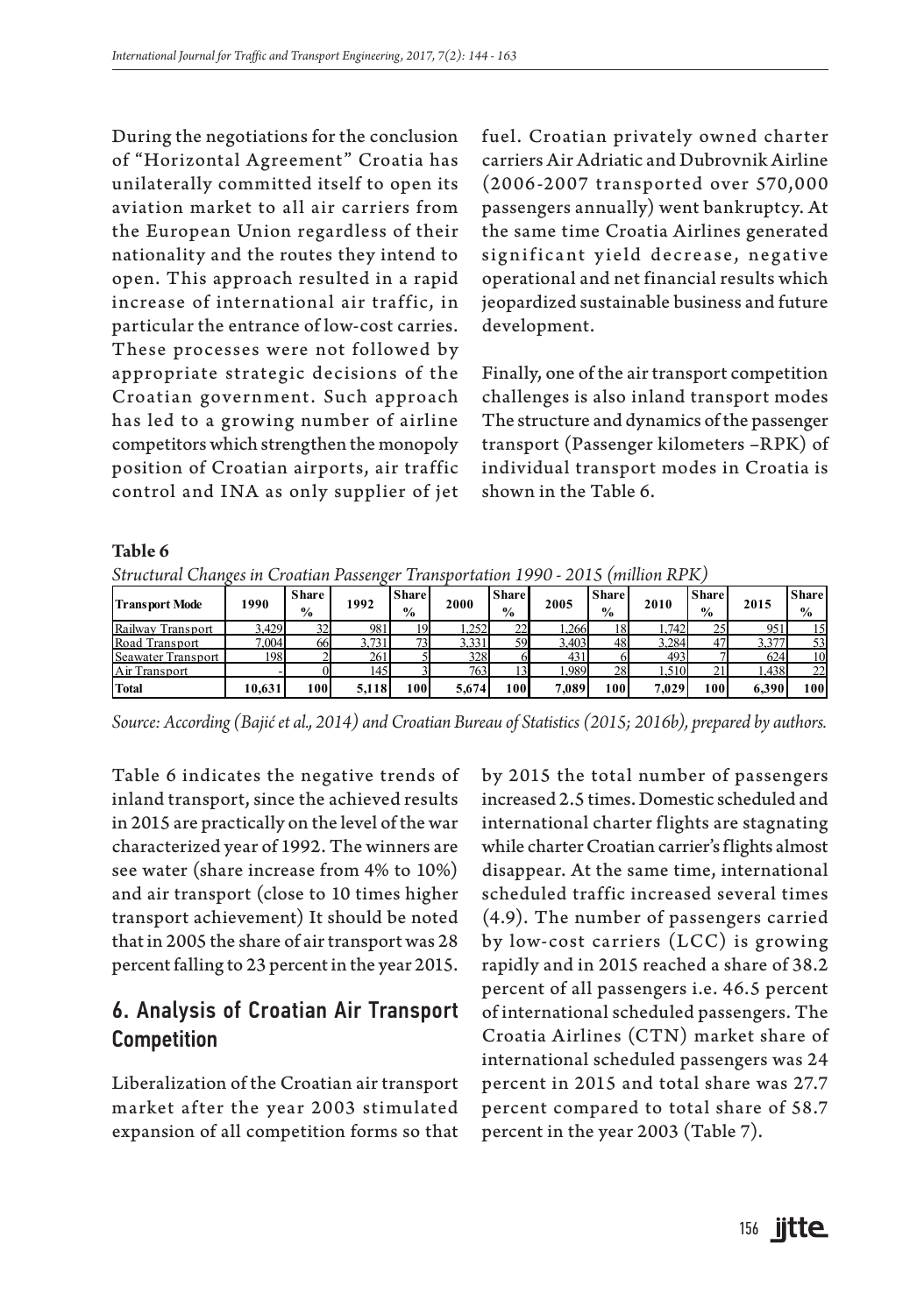| The Passenger Structure of Croatian Air Transport Market 2003-2015 |          |               |       |               |       |               |       |               |       |               |                |                |             |
|--------------------------------------------------------------------|----------|---------------|-------|---------------|-------|---------------|-------|---------------|-------|---------------|----------------|----------------|-------------|
| Passengers (Thousand)                                              | 2003     | $\frac{9}{6}$ | 2008  | $\frac{0}{0}$ | 2011  | $\frac{0}{n}$ | 2014  | $\frac{0}{0}$ | 2015  | $\frac{0}{2}$ | Index<br>15/03 | Index<br>15/14 | <b>AAGR</b> |
| <b>Domestic Scheduled</b>                                          | 471      | 18.8%         | 543   | 11.5%         | 505   | 9.7%          | 488   | 7.8%          | 474   | 7.1%          | 101            | 97             | 0.1%        |
| International Scheduled LCC                                        | $\Omega$ | $0.0\%$       | 1.106 | 23.5%         | 1.520 | 29.3%         | 2.345 | 37.7%         | 2.547 | 38.2%         | ٠              | 109            | -           |
| <b>International Scheduled FSNC</b>                                | 325      | 13.0%         | 715   | 15.2%         | 1.085 | 20.9%         | 1.504 | 24.2%         | 1.623 | 24.3%         | 499            | 108            | 14.3%       |
| International Scheduled CTN                                        | 796      | 31.9%         | 1.209 | 25.7%         | 1.307 | 25.2%         | 1.280 | 20.6%         | 1.312 | 19.7%         | 165            | 103            | 4.3%        |
| <b>Charter Foreign Carriers</b>                                    | 611      | 24.4%         | 744   | 15.8%         | 502   | 9.7%          | 538   | 8.6%          | 646   | 9.7%          | 106            | 120            | 0.5%        |
| <b>Charter Croatian Carriers</b>                                   | 296      | 11.8%         | 387   | 8.2%          | 266   | 5.1%          | 69    | 1.1%          | 67    | 1.0%          | 23             | 97             | $-12%$      |
| <b>Passengers Total</b>                                            | 2.499    | 100%          | 4.704 | 100%          | 5.185 | 100%          | 6.224 | 100%          | 6.669 | 100%          | 267            | 107            | 8.5%        |
| <b>CTN</b> Total                                                   | 1.468    |               | 1.869 |               | 1.879 |               | 1.825 |               | 1.850 |               | 126            | 101            | 1.9%        |
| <b>CTN Share of Total</b>                                          | 58.7%    |               | 39.7% |               | 36.2% |               | 29.3% |               | 27.7% |               | 47             | 95             | $-6.1%$     |
| <b>Croatian Airports</b>                                           | 2.922    |               | 5.179 |               | 5.585 |               | 6.703 |               | 7.176 |               | 246            | 107            | 7.8%        |
| <b>CTN Share - Croatian Airports</b>                               | 64.4%    |               | 44.5% |               | 42.1% |               | 33.2% |               | 31.2% |               | 48             | 94             | $-5.9%$     |

### **Table 7** *The Passenger Structure of Croatian Air Transport Market 2003-2015*

*Source: According (Bajić et al., 2014), Croatian Bureau of Statistics (2015, 2016b), Croatian airports statistics and Croatia Airlines internal data prepared by authors.*

Growth generator of international scheduled traffic in the Croatian aviation market for the period 1996-2015 year are foreign carriers whose number in the period increased from 9 to 45 and the number of passengers has increased by more than ten times (Fig. 4).



### **Fig. 4.**

*Number of Foreign Airline Competitors in Croatia by the Business Model in the Period 1996-2015 Source: Continuous authors research from the year 1996.* 

Dynamic changes of the airline entrance and exits from the Croatian air transport market

in international scheduled traffic are very intensive after the year 2003:

- 1996 9 competitors on the market;
- 2003 10 competitors on the market;
- 2004 2015 57 new entrants on the market;
- 1996 2015 70 total competitors on the market (41 FSCN + 29 LCC);
- 1996 2015 25 competitors leave the market (14 FSCN + 11 LCC);
	- 2015 45 competitors on the market (27 FSCN + 18 LCC).

| High degree of seasonality in demand on the in international traffic divided by foreigners |  |
|--------------------------------------------------------------------------------------------|--|
| Croatian aviation market by quarters of 2015 vs. Croatian citizens are shown in Fig. 5.    |  |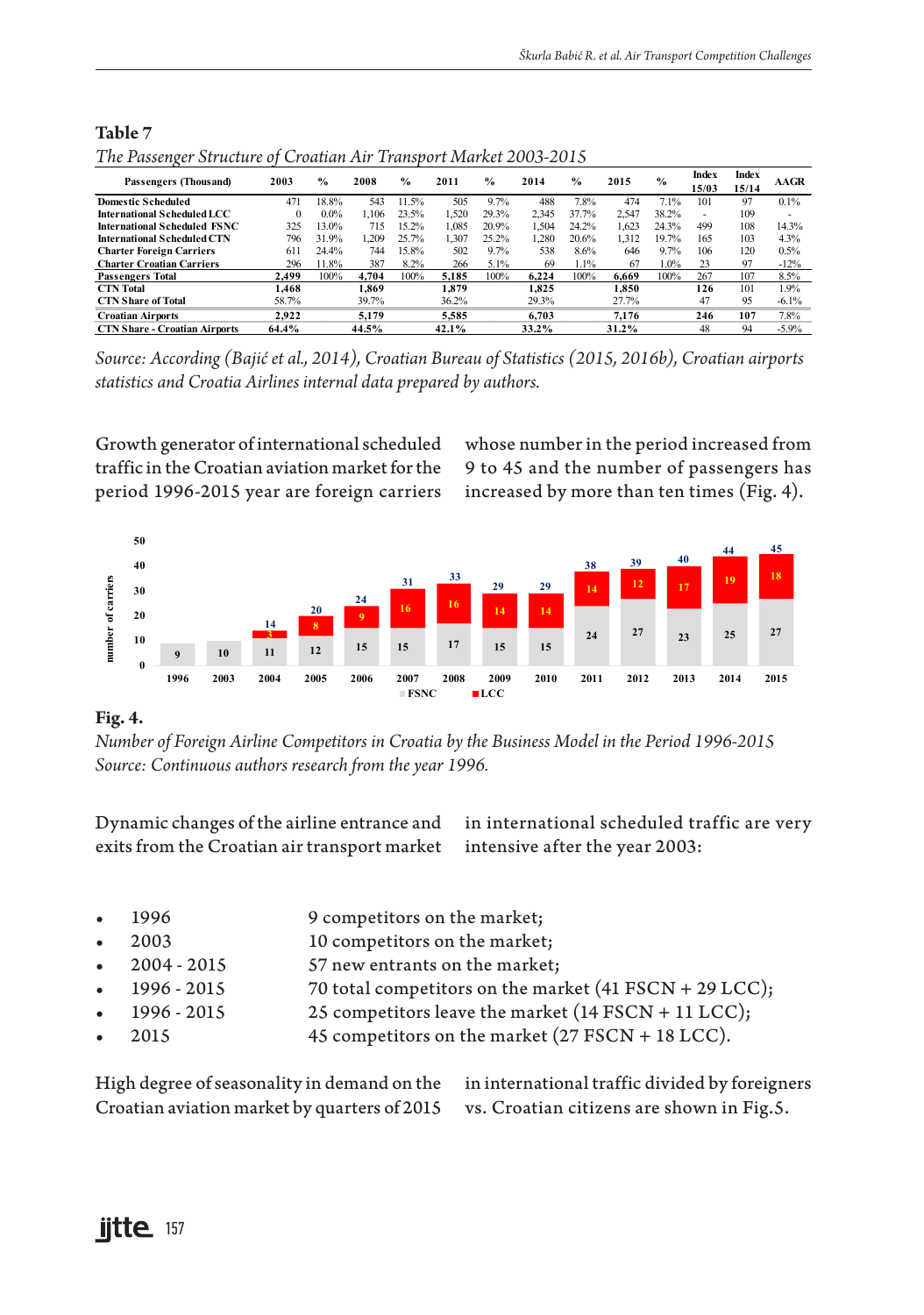

**Fig. 5.**

*Passengers in International Air Traffic Divided by Foreigners vs. Croatian Citizens by the Quarters 2015 Source: Croatian Bureau of Statistics (2016a.), prepared by authors.* 

During the summer season on the Croatian market operates approximately 90 airlines and more than half of all passengers are transported in the third quarter, while in winter the presence of competition is

minimal. Croatia Airlines is connecting Croatian regions throughout the whole year, which also allows Croatian airports year-round even during winter low demand.

#### **Table 8**

*Top Ten FSNC Foreign Airlines Competitors on Croatian Air Transport Market in the Period 1996- 2015 by International Scheduled Passengers*

| Year         | Lufthansa | Austrian<br>Airlines | <b>British</b><br>Airways | <b>SAS</b>     | Aeroflot | Turkish<br>Airlines | Air<br>France | Czech<br>Airlines | Malev    | Swissair<br><b>Swiss</b> | Total                                                                        |
|--------------|-----------|----------------------|---------------------------|----------------|----------|---------------------|---------------|-------------------|----------|--------------------------|------------------------------------------------------------------------------|
| 1996         | 97,736    | 29,077               | $\Omega$                  | 9,136          | 9,176    | 0                   | 7,393         | 27,095            | $\theta$ | 57,448                   | 237,061                                                                      |
| 1997         | 122,300   | 25,454               | 33,648                    | 30,210         | 13.075   | $\Omega$            | 10,655        | 35,538            | $\theta$ | 46,402                   | 317,282                                                                      |
| 1998         | 141,796   | 27,271               | 41,043                    | 16,390         | 11,176   | 961                 | 9,354         | 35,899            | $\theta$ | 46,184                   | 330,074                                                                      |
| 1999         | 133.142   | 28,698               | 40,450                    | 1,757          | 6,828    | 10,389              | 8,436         | 34,509            | 1,509    | 41,822                   | 307,540                                                                      |
| 2000         | 133,314   | 31,165               | 32,034                    | $\Omega$       | 13.875   | 20,320              | 23,852        | 29,623            | 9.213    | 42,262                   | 335,658                                                                      |
| 2001         | 103,327   | 45,635               | 29,144                    | $\overline{0}$ | 16.975   | 19,337              | 23,998        | 31,480            | 19,353   | 38,089                   | 327,338                                                                      |
| 2002         | 108,041   | 54,058               | 25,624                    | 0              | 18,220   | 24,282              | 30,281        | 30,899            | 23,154   | 26,757                   | 341,316                                                                      |
| 2003         | 112,164   | 49,654               | 23,219                    | 0              | 17.680   | 25,050              | 32,070        | 29,537            | 26.901   | 21,856                   | 338,131                                                                      |
| 2004         | 140,094   | 66,874               | 32,400                    | 29,151         | 16,802   | 25,077              | 32,736        | 36,265            | 67,303   | $\Omega$                 | 446,702                                                                      |
| 2005         | 133.1481  | 90.399               | 62,837                    | 22,402         | 23,319   | 26,470              | 32.035        | 34.846            | 74,267   | $\overline{0}$           | 499,723                                                                      |
| 2006         | 140,010   | 111.111              | 126,736                   | 12,000         | 26,893   | 26,981              | 48.968        | 51.935            | 73,245   | $\Omega$                 | 617,879                                                                      |
| 2007         | 156,864   | 134,038              | 108,580                   | 12,500         | 36,085   | 34,839              | 55,291        | 51,481            | 74,879   | $\Omega$                 | 664,557                                                                      |
| 2008         | 157,096   | 151.988              | 64,548                    | 27,286         | 49.773   | 41,499              | 73,577        | 45.652            | 38,694   | $\Omega$                 | 650,113                                                                      |
| 2009         | 154,456   | 115,827              | 84.190                    | 17.601         | 57,574   | 56.280              | 71.913        | 36,460            | 43.037   | $\Omega$                 | 637,338                                                                      |
| 2010         | 192,787   | 145,631              | 58,787                    | 55,074         | 63,098   | 62,070              | 72,123        | 32,901            | 38,930   |                          | 721,401                                                                      |
| 2011         | 230.914   | 181,983              | 61,550                    | 74,269         | 109,520  | 63.596              | 78.676        | 21,327            | 45,808   |                          | 867,643                                                                      |
| 2012         | 318,161   | 196,856              | 61,941                    | 105,105        | 138,281  | 73,557              | 85,582        | 4,245             | 1,099    |                          | 984,827                                                                      |
| 2013         | 382,822   | 193,411              | 127,291                   | 162,651        | 105,514  | 98,262              | 62,200        |                   |          |                          | 1,132,151                                                                    |
| 2014         | 323,063   | 194,204              | 139,373                   | 201,550        | 102,657  | 147,267             | 55,955        |                   |          |                          | 1,164,069                                                                    |
| 2015         | 343,225   | 199.095              | 154,447                   | 185,048        | 74,790   | 146.930             | 60,014        |                   |          | 35,264                   | 1,198,813                                                                    |
| <b>Total</b> |           | 3,624,460 2,072,429  |                           |                |          |                     |               |                   |          |                          | 1,307,842 962,130 911,311 903,167 875,109 569,692 537,392 356,084 12,119,616 |
| AAGR         | $6.8\%$   | $10.7\%$             | $8.8\%$                   | $17.2\%$       | $11.7\%$ | 18.0%               | 11.7%         |                   |          | $-2.5%$                  | $8.9\%$                                                                      |

*Source: According (Bajić et al., 2014), Croatian Bureau of Statistics (2015, 2016b), Croatian airports statistics prepared by authors.*

The individual results of the competition in the Croatian aviation market in international scheduled traffic for the

period 1996-2015 indicate wining growth trends (Lufthansa, Turkish Airlines, Air France, British Airways, Aeroflot, Austrian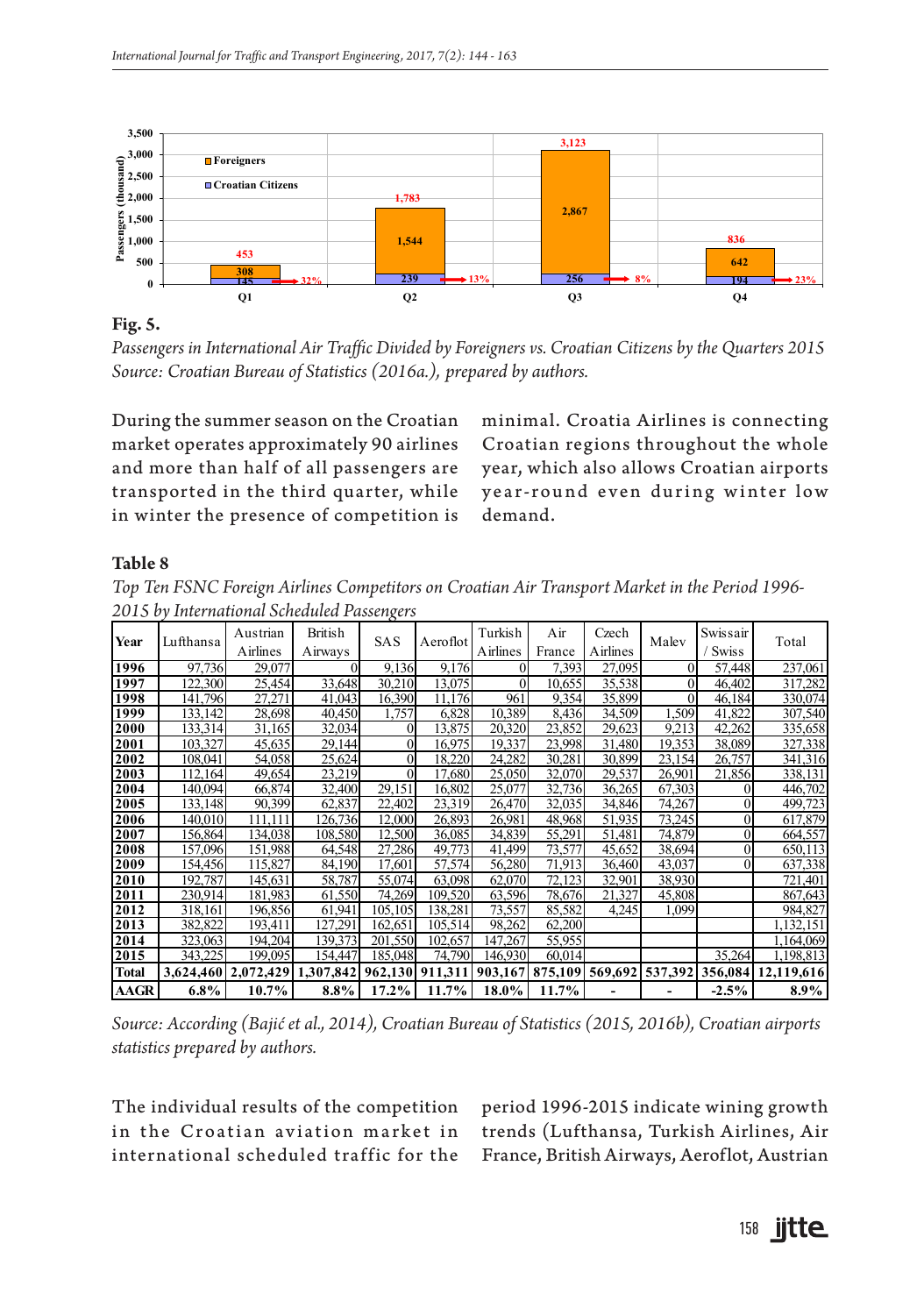and SAS) and losing trends (CSA, Swissair/ Swiss, Malev). Besides mentioned on the market where also present: Qatar, Iberia, Alitalia, LOT, Adria Airways, JAT/ Air Serbia, Luxair, SN Brussels, BH Airlines, TAP, etc.

#### **Table 9**

|              |         |         |         | ишкет петеритория 2004-2013 by International Schedated Fassengers |         |          |                 |                 |                  |        |                    |
|--------------|---------|---------|---------|-------------------------------------------------------------------|---------|----------|-----------------|-----------------|------------------|--------|--------------------|
| Year         | German- | easyJet | Ryanair | Norwe-                                                            | Thomp-  | Vueling. | HP Exp /        |                 | Wizz Air Jet2Com | Aer    | Total              |
|              | wings   |         |         | gian                                                              | sonfly  | Clickair | TUIfly          |                 |                  | Lingus |                    |
| 2004         | 24,603  |         |         |                                                                   |         |          |                 |                 |                  | 10,000 | 34,603             |
| 2005         | 149.192 |         |         | 54,374                                                            |         |          | 51,537          |                 |                  | 23,589 | 278,692            |
| 2006         | 239,666 | 47,587  | 5.521   | 91.347                                                            |         |          | 113.431         | 75.110          |                  | 30,190 | 602,852            |
| 2007         | 325,099 | 56,604  | 73,762  | 88.457                                                            | 98,800  | 17.030   | 122.839         | 91.803          |                  | 31.490 | 905,884            |
| 2008         | 404,506 | 68,706  | 62,900  | 128.571                                                           | 78,396  | 45,482   | 118.335         | 51,047          |                  | 34.317 | 992,260            |
| 2009         | 395.237 | 157,906 | 148,206 | 134,842                                                           |         | 23,722   | 123.100         | 48.132          | 11,836           | 31,653 | 1,074,634          |
| 2010         | 431.519 | 289.225 | 216.236 | 203.842                                                           | 58.193  | 34,358   |                 | 75,578          |                  | 36.690 | 1,345,641          |
| 2011         | 398,100 | 383,882 | 266,303 | 159,535                                                           | 62,870  | 39,660   |                 | 29,475          | 43,090           | 39,042 | 1,421,957          |
| 2012         | 367,997 | 410,465 | 316,402 | 172,403                                                           | 64.576  | 64.478   |                 | 28.143          | 65.223           | 43.722 | 1,533,409          |
| 2013         | 425,920 | 426,353 | 503,790 | 255,506                                                           | 72.101  | 73,469   |                 | 11.820          | 106.424          | 46.546 | 1.921.929          |
| 2014         | 499,860 | 489,980 | 465,396 | 286,038                                                           | 74.282  | 145.926  |                 | 15.922          | 106.231          | 51,553 | 2,135,188          |
| 2015         | 494,009 | 595.242 | 394,753 | 339,835                                                           | 154.464 | 198.3551 |                 | 33,034          | 113.567          | 53,144 | 2,376,403          |
| <b>Total</b> |         |         |         | 4,155,708 2,925,950 2,453,269 1,914,750 663,682                   |         |          | 642,480 529,242 | 460.064 446.371 |                  |        | 431,936 14,623,452 |
| AAGR         | 12.7%   | 32.4%   | 23.3%   | 20.1%                                                             | 5.7%    | 35.9%    |                 | $-8.7%$         | 27.4%            | 8.5%   | 23.9%              |

*Top Ten LCC Foreign Airlines Competitors on Croatian Air Transport Market in the Period 2004-2015 by International Scheduled Passengers*

*Source: According (Bajić et al,. 2014), Croatian Bureau of Statistics (2015, 2016b), Croatian airports statistics prepared by authors.*

From the Table 9 is visible strong dynamic rise and market share increase of low-cost carriers, especially Germanwings, easyJet, Ryanair and Norwegian (from two million passengers to more than four million passengers in the period). Average annual growth rate for the period 2005-2015 was impressive 23.9 percent, compared to 8.9 percent average annual growth rate of FSNC airlines in the period 1996-2015. In spite of such huge growth 11 LCC airlines leave Croatia market among them Sky Europe, Spanair, Cimber-Sterling, Flybe, etc.

In such competitive environment Croatia Airlines implemented a restructuring program according the European state aid rules. The implementation of restructuring measures and network strategy improvement generated a positive financial result in the period 2013 – 2015. Compensation and selfcontribution measures are in line with EU

competition, restructuring and state aid rules (for more details Croatian Official Gazette 105/2013).

Specific important items additionally affecting Croatia Airlines business are:

- **Seasonality.** There is a certain improvement comparing the highest volume month (August) and lowest (February). Ratio changed from 1:3,1 to 1:2.5 at the period 2000 – 2015.
- **• Average flight distance**. One of the most important postulates of air transport economics is its correlation with the distance. Unit costs and yield per flight are lower when the distance is increasing. Average distance of Croatia Airlines flights in the year 2015 is only 634 kilometers, which is much shorter compared to the aviation industry standards.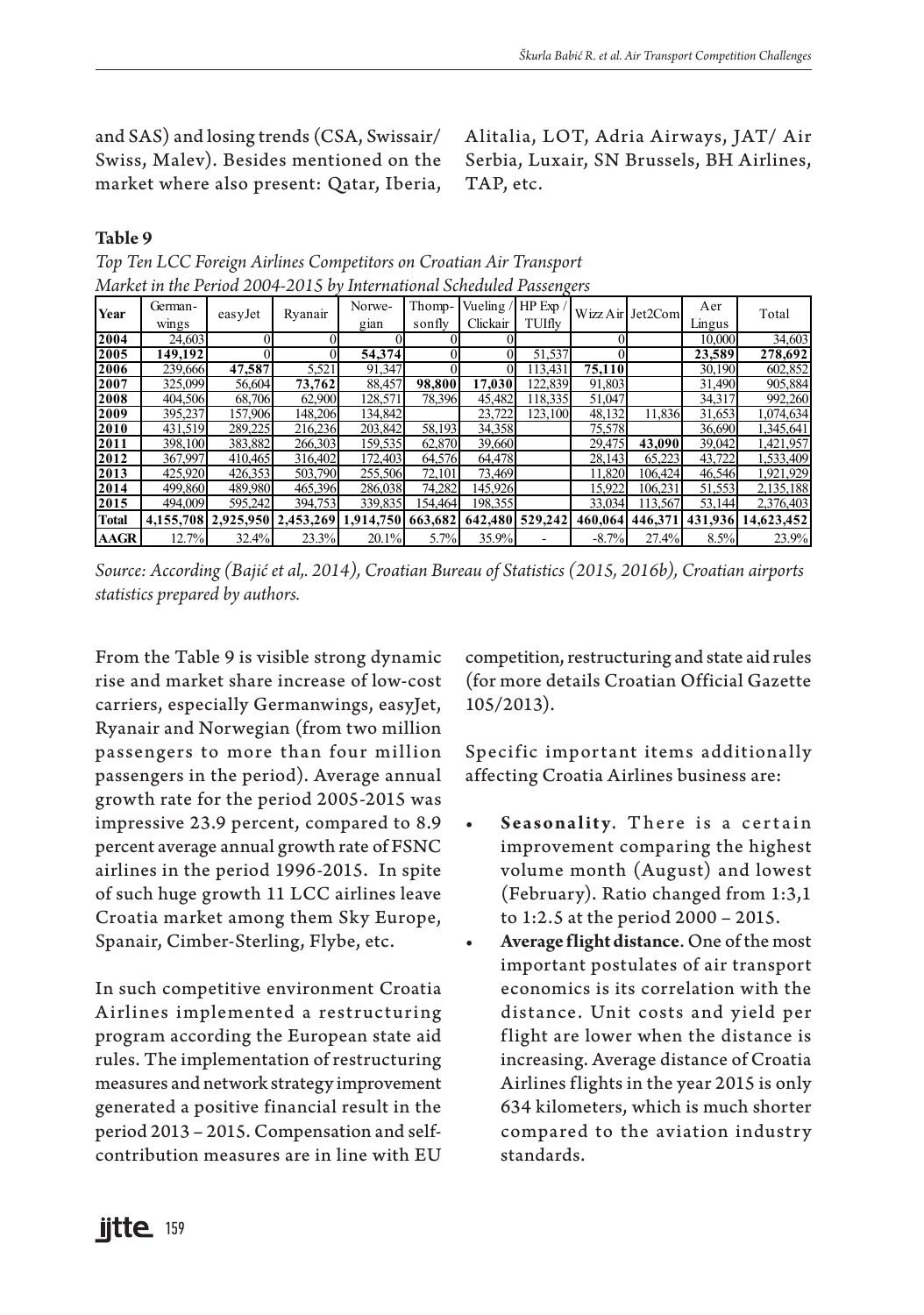- Price elasticity and number of **competitors**. Price change affects the quantity of demand together with strongest competition in the Southeast Europe region significantly affect traffic and financial achievements.
- **• Living standard in Croatia**. Average GDP per capita in the year 2015 is less than 50 % below the EU-28 average.
- **• Interest burden**. In the year 2000 interest rate of Croatia Airlines was 17% falling by the year 2015 to 0.7% which is very good news but for the whole period it was much higher compared to average interest burden of worldwide and AEA members (**three to five times higher**).
- **Domestic scheduled traffic.** With average fare level of 90 EUR per passenger in European domestic traffic PLF in Croatian domestic traffic would seriously fall from achieved 67.3% (average one-way ticket fare is less than 38 EUR). In order to maintain appropriate scheduled air services on routes which are vital for the economic development of the region Croatia implemented public service obligation model according to the European Union legislation.

## 7. Conclusions

Global air transport growth in spite of permanent competition challenges on the market has remained strong due to various initiatives and activities concerning:

- Cost structure optimization and unit cost reduction;
- $e$ <sup>*e*</sup>-*Commerce*" digitalization for improvement connections with customers e.g. website, mobile technology, personalization;
- Revenue improvements and ancillary revenue maximization;
- Improvement of all labor, aircraft and fuel productivity indicators;
- Market expansion and cooperation through alliances, interlining, code sharing, franchising, mergers and acquisitions;
- Enhancing customer loyalty, reward and frequent flyer programs;
- Capacity management improvements through aircraft acquisition (ownership or leasing).

On European market high-speed trains and modern highways increasingly compete with air transport. Southeast Europe region is characterized by relatively low level of air connectivity within the region.

The liberalization of the Croatian aviation market significantly influenced the increase of competition and demand in the international scheduled passenger traffic. Regression analysis confirms that the changes of Croatian gross domestic product and economic difficulties affecting the level of demand and the level of air transport results concerning Croatian citizens. Croatia Airlines face a hugest competition increase in the Southeast Europe region. Market share of Croatia Airlines dropped from 59 percent in the year 2003 to only 28 percent in the year 2015.

In such competitive environment Croatia Airlines implemented a restructuring program according the European state aid rules. Analysis of airline competition in Croatia indicates that the restructuring process of Croatia Airlines should be continued toward improvement the efficiency of the business model as a necessary precondition for sustainable business in the future.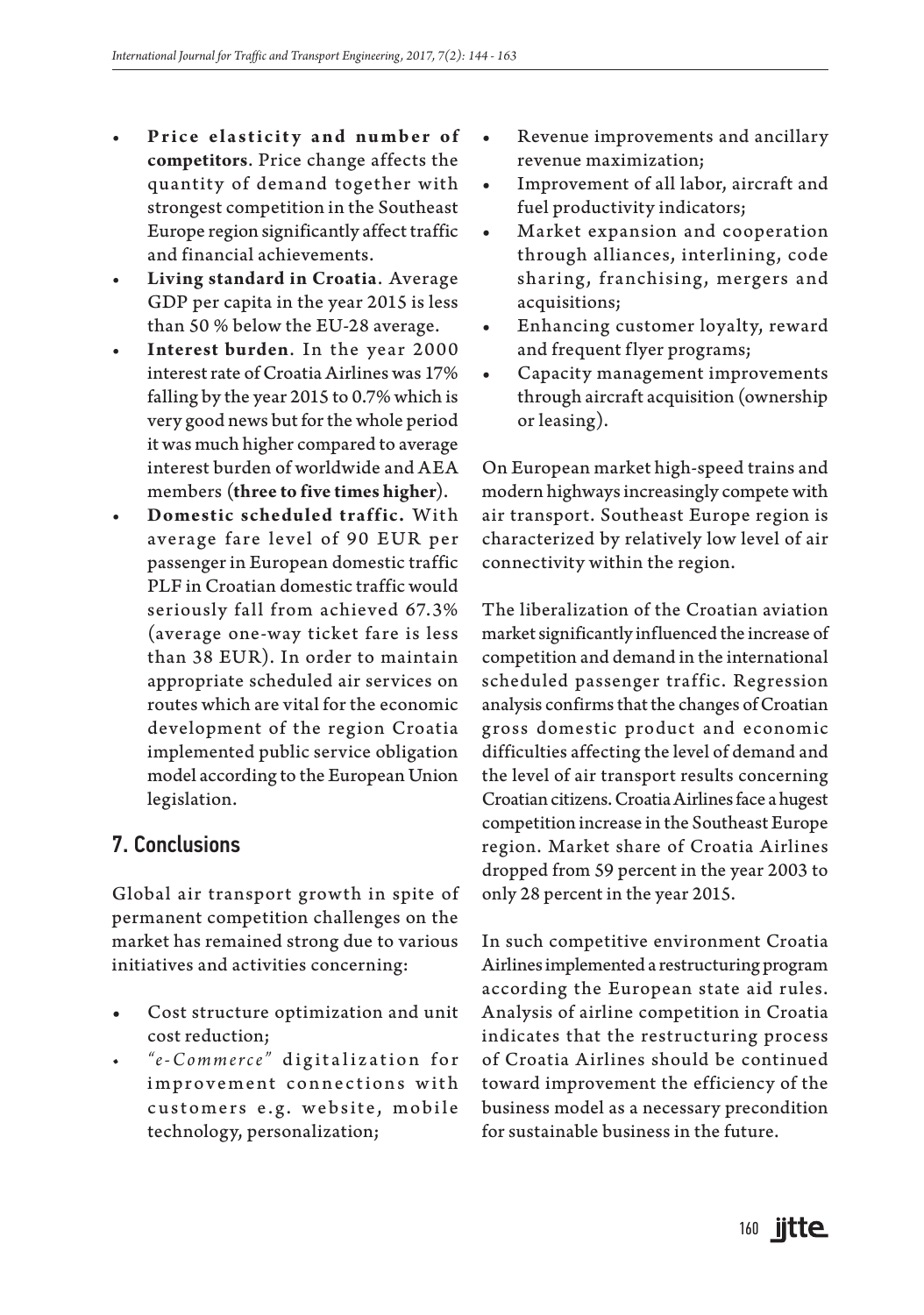## References

Abeyratne, R. 2016. *Competition and Investment in Air Transport*. Springer International, Switzerland. 239 p.

anna.aero. 2016. European Airport Traffic Trends, Available from internet: < http://www.anna.aero/ databases/>. (22.12.2016.).

ATAG. 2016. *Aviation Benefits Beyond Borders*. Air Transport Action Group, Switzerland. 80 p.

Bajić, J.; Mišetić, I.; Tatalović, M. 2016. Southeast Europe Air Transport in the Light of Global Market Changes - Challenges For Croatia. In book (ed. Kandžija, V., Kumar, A.), *Economic Integrations, Competition and Cooperation.* CEMAFI International, Croatia: 249-273.

Bajić, J.; Tatalović, M.; Kučko, K. 2014. Analysis of Airline Competition in Croatia (in Croatian: Analiza zrakoplovne konkurencije u Hrvatskoj), *Suvremeni promet* 34(1-2): 178-186.

Baroux J.L. 2013. *The Airlines: The Failure of an Industry*. LID Publishing, USA. 224 p.

Bjelicic, B. 2013. Low Cost Carriers in Eastern Europe. In book (ed. Gross, S., Luck, M.) *The Low Cost Carrier Worldwide,* Ashgate, United Kingdom: 39-58.

Black, K. 2010. *Business Statistics: For Contemporary Decision Making*. Sixth Edition, Willey, USA. 864 p.

Capstats.com. 2015. Global Capacity Report, December 2015. Available from internet: < http://capstats.com/ Capacity Reports. aspx#2015>. (10.1.2017.).

Clark, P. 2010. *Stormy Skies – Airlines in Crises*. Ashgate, UK. 178 p.

Croatian Bureau of Statistics. 2010. Tourism, 2009. Available from internet: < http://www.dzs.hr/Hrv\_ Eng/publication /2010/SI-1408.pdf>. (11.9.2011.).

Croatian Bureau of Statistics. 2014. Tourism, 2013. Available from internet: < http://www.dzs.hr/Hrv\_ Eng/publication /2014/SI-1515.pdf>. (11.2.2017.).

Croatian Bureau of Statistics. 2015. Statistical Yearbook of the Republic of Croatia 2015. Croatia.

Croatian Bureau of Statistics. 2016a. First release Number: 5.1.5/11. Available from internet: < http:// www.dzs.hr/>. (10.1.2017.).

Croatian Bureau of Statistics. 2016b. Statistical Yearbook of the Republic of Croatia 2016. Croatia.

Croatian Bureau of Statistics. 2016c. Tourism, 2015. Available from internet: < http://www.dzs.hr/Hrv\_ Eng/publication /2016, /SI-1564.pdf/>. (11.2.2017.).

Dizikes, P.; Valenti, C. 2001. Airline Bailout: How Big, How Crucial? Available from internet:  $\langle$  / story?id=87677&page=1>. (10.5.2016.).

Doganis, R. 2010. *Flying off Course - Airline economics and marketing*. Fourth edition, Routledge, United Kingdom. 352 p.

Gittell, J.H. et al. 2016. Labor Relations and Human Resource Management in the Airline Industry. *In book (ed. Belobaba, P. P. et al.) The Global Airline Industry*, Wiley, USA: 287-325.

Heshmati, A.; Kim, J. 2016. *Efficiency and Competitiveness of International Airlines*. Springer, Singapore. 192 p.

Henke, M. 2016. *Airline e-Commerce Log on. Take off*. Routledge, United Kingdom. 610 p.

HGK. 2016. Economic Trends (in Croatian: Gospodarska kretanja) 11/12 2016. Hrvatska gospodarska komora (Croatian Chamber of Economy), Croatia.

Hill, C.V.L.; Jones, G.R.; Schilling, M.A. 2015. *Strategic Management Theory.* 11<sup>th</sup> Edition, Cengage Learning, USA. 528 p.

# **iitte** 161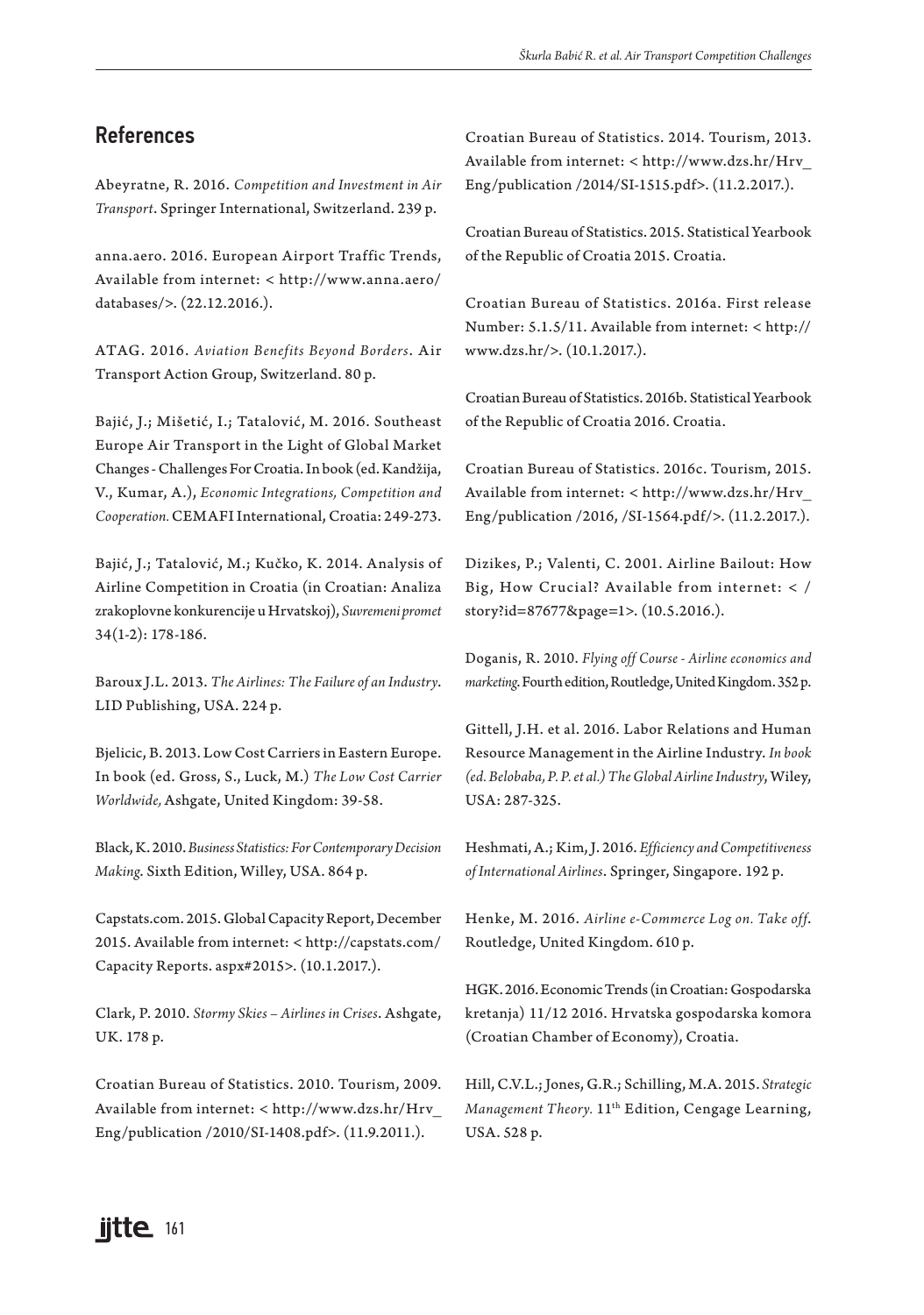IATA. 2014. Financial Forecast Archives, Available from internet: <http://www.iata.org/publications/ economics/Pages/ ffarchives.aspx>. (10.1.2017.).

IATA. 2016. Industry Economic Performance, Available from internet: < http://www.iata.org/publications/economics / Pages /industry-performance.aspx>. (10.1.2017.).

ICAO. 2013. *Global Air Transport Outlook to 2030 and trends to 2040*. International Civil Aviation Organization, Canada. 156 p.

IdeaWorksCompany. 2016a. 2015 Top 10 Ancillary Revenue Rankings, Available from internet: <>. (17.1.2017.).

IdeaWorksCompany. 2016b. Press-Release-115-Global-Estimate, Available from internet: <>. (17.1.2017.).

Janjic, M. 2007. *The Sustainability of Air Transportation: A Quantitative Analysis and Assessment*. Ashgate, United Kingdom. 376.p.

Mayer-Shonberger, V.; Cukier, K. 2014. *Big Data: A Revolution That Will Transform How We Live, Work, and Think.* Houghton Mifflin Harcourt, USA. 272 p.

McGrath, R.G. 2013. *The End of Competitive Advantage: How to Keep Your Strategy Moving as Fast as Your Business.* Harvard Business Review Press, USA. 240 p.

Mišetić, I.; Tatalović, M.; Malović-Beganović, I. 2007. Competition on Croatian Air Traffic Market (in Croatian: Konkurencija na hrvatskom zrakoplovnom tržištu), *Suvremeni promet* 27(6): 601-609.

Palling, C.; Hooper, P.; Thomas, C. 2014. The Sustainability in Air Transport. In book (ed. Goetz, A.R., Budd, L.) *Geographies of Air Transport*. Ashgate, United Kingdom: 125-140.

Pearce, B. 2013*. Profitability and the Air Transport Value Chain*. International Air Transport Association, Switzerland. 52 p.

Pilarski, A. 2007. *Why Can't We Make Money in Aviation?* Ashgate, United Kingdom. 260 p.

Porter, M. E. 2007. *Competitive Advantage (in Croatian: Konkurentska prednost)*. Masmedija, Croatia. 489 p.

Shaw, S. 2011. *Airline Marketing and Management*. Seventh Edition. Ashgate, United Kingdom. 378 p.

Steiner, S.; Tatalović, M.; Bajić, J. 2010. Competition and Cooperation on European Southeast Air Transport Market. In book (ed. Kandžija, V., Kumar, A.) *Economic integrations, competition and cooperation*. University of Rijeka, Faculty of Economics, Croatia: 534-552.

Sull, D.N. 2005. *Why Good Companies Go Bad and how Great Managers Remake Them*. Harvard Business Press, USA. 288 p.

Taneja, N.K. 2016a. *Designing Future-Oriented Airline Businesses.* Routledge, United Kingdom. 308 p.

Taneja, N.K. 2016b. Extending the Boundary of the Airline Business *Airline Leader* 36: 8-11.

Taneja, N.K. 2017. *Airline Industry: Poised for Disruptive Innovation?* Routledge, United Kingdom. 322 p.

Tatalović, M.; Bajić, J.; Šimunović, S. 2014. Fitting the Fleet and the Service to the SEE Market Demand - Future of Small European Airlines. In book (ed. Kandžija, V., Kumar, A.) *Economic integrations, competition and cooperation*. University of Rijeka, Faculty of Economics, Croatia: 296-309.

Tatalović, M.; Bajić, J.; Šimunović, S. 2012a. Air Transport Development in Croatia: Strategy without Strategy (in Croatian: Razvoj zračnog prometa u Hrvatskoj: Strategija bez strategije), *Suvremeni promet* 31(1-2): 11-21.

Tatalović, M.; Mišetić, I.; Bajić, J. 2012b. *Airline Management (in Croatian: Menadžment zrakoplovne kompanije).* Mate d.o.o. Croatia. 891 p.

# 162 **jitte**